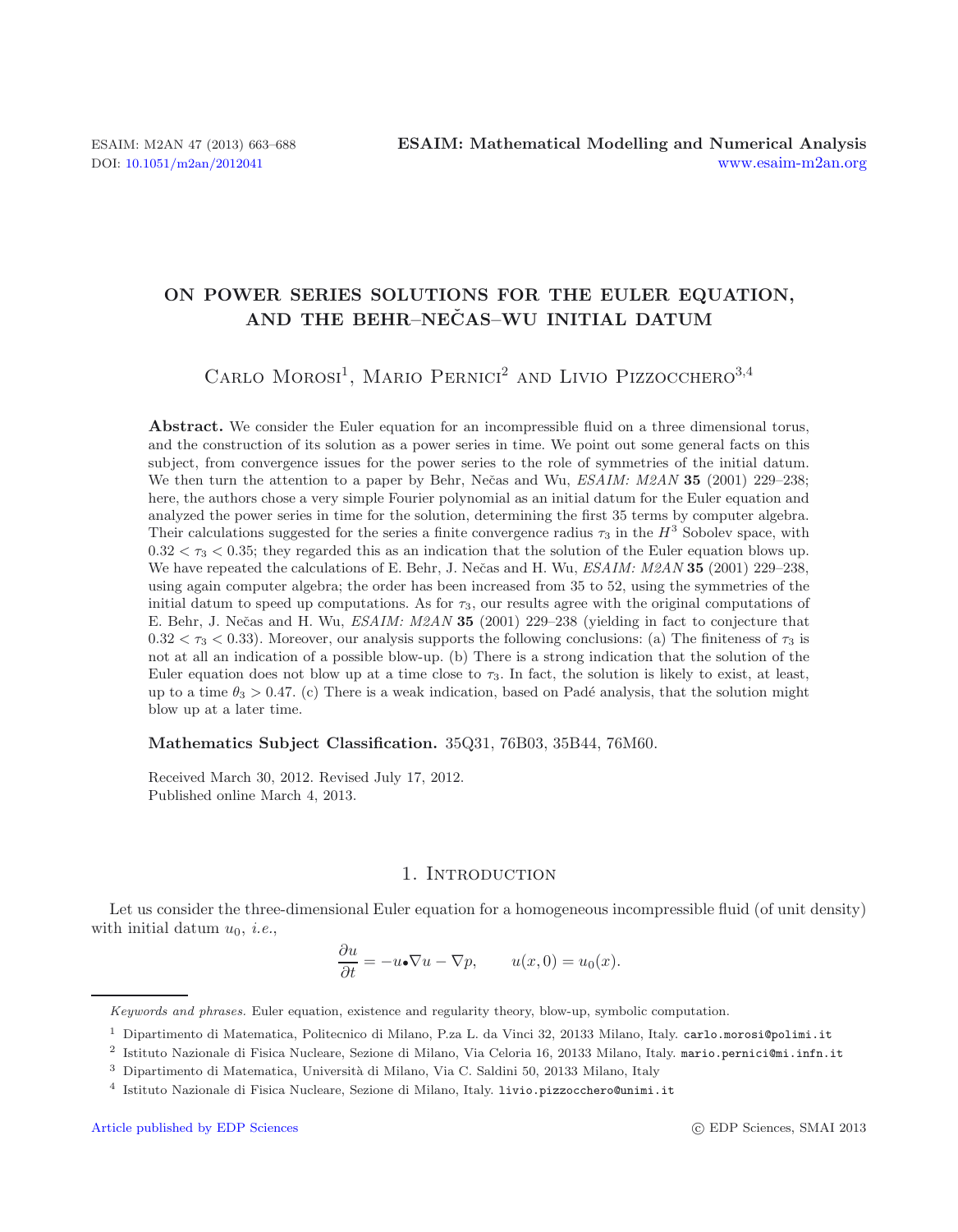The unknown is the divergence-free velocity field  $(x, t) \mapsto u(x, t)$ ; we assume periodic boundary conditions, so  $x = (x_1, x_2, x_3)$  ranges in the three dimensional torus  $(\mathbf{R}/2\pi\mathbf{Z})^3$ . In the sequel, we often write  $u(t)$  for the function  $x \mapsto u(x, t)$ .

One can try a solution of the above Cauchy problem in the form of a power series  $u(t) = \sum_{j=0}^{+\infty} u_j t^j$  (with  $u_j = u_j(x)$ ; such power series have been the object of rather extensive investigations. Morf *et al.* [\[17](#page-25-0)], Frisch [\[13](#page-25-1)], Brachet *et al.* [\[9](#page-25-2), [22](#page-25-3)], and other authors (see the bibliography of the cited references) have constructed by computer algebra techniques many terms of the power series for specific initial data, consisting of simple Fourier polynomials; more precisely, the data analyzed in these works are the so-called "Taylor–Green vortex", and other vortices proposed by Kida [\[16\]](#page-25-4). The cited authors have also discussed the possibility of a blow-up (*i.e.*, finitetime divergence of  $u(t)$ ) on the grounds of their computer algebra calculations. Another initial datum (again a Fourier polynomial) has been considered by Behr, Nečas and Wu [\[6\]](#page-25-5); these authors have constructed 35 terms of the power series, and claimed to have found evidence for a blow-up of the solution; however, in comparison with the vortices of Taylor–Green and Kida, the Behr–Nečas–Wu initial datum has received less attention in the literature.

The purpose of the present paper is twofold.

- (i) First of all, we wish to point out a number of general facts on the solutions of the Euler equation and, in particular, on the convergence of the power series  $\sum_{j=0}^{+\infty} u_j t^j$ ; this is the subject of Sections [2](#page-2-0) and [3.](#page-8-0) Here we report some results extracted from the existing literature on the Euler equation in spaces of analytic functions and/or in Sobolev spaces; in addition to these results, we present some remarks of ours and propose a general treatment to discuss the symmetries of the initial datum and their effects on the solution of the Euler equation. We think it is not useless to collect all these theoretical statements in a unifying framework, suitable for direct application to computer algebra calculations.
- (ii) Our second aim is to reanalyze the power series for the Behr–Nečas–Wu initial datum, both from the theoretical and from the computational viewpoint; this is the subject of Sections [4,](#page-11-0) [5](#page-12-0) and [6.](#page-21-0) First of all we apply to the Behr–Nečas–Wu case our general setting for the symmetries of the initial datum. We calculate the symmetry subgroup of the Behr–Nečas–Wu datum (that we recognize to be the dihedral group of order 6; this group also determines what we call the pseudo-symmetry space of the datum).

With these premises, we present a novel computation of the power series for the Behr–Nečas–Wu datum, based on a Python program written for this purpose; this computation attains the order 52. The Python program uses an exact representation of rational numbers as ratios of integer, so as not to introduce rounding errors; furthermore, it employs the symmetries of the initial datum to reduce the amount of calculations.

The results of such computations can be analyzed using the theoretical framework of Sections [2](#page-2-0) and [3.](#page-8-0) Our conclusions are the following:

- (a) We agree with the estimates of [\[6\]](#page-25-5), according to which the power series under consideration has a convergence radius  $0.32 < \tau_3 < 0.35$  in the Sobolev space  $H^3$ ; in fact, our computations suggest  $0.32 < \tau_3 < 0.33$ . However, we disagree from the authors of [\[6](#page-25-5)] when they interpret the finiteness of  $\tau_3$  as indicating a blow-up of the solution.
- (b) On the contrary, we give evidence that the solution  $u(t)$  of the Euler equation exists for t significantly larger than  $\tau_3$ . In fact, analyzing the power series for the squared Sobolev norm  $||u(t)||_3^2$ , we find a strong indication for a convergence radius  $\theta_3$  such that  $0.47 < \theta_3 < 0.50$  (see our Eq. [\(5.31\)](#page-20-0)). By a general criterion (based on the classical works of Bardos–Benachour [\[3](#page-25-6)] and Beale–Kato–Majda [\[5](#page-25-7)]), this implies that the solution of the Euler equation exists, at least, up to time  $\theta_3$ .

The final part of our analysis concerns an alternative approach to estimate  $\theta_3$ , and the possibility that  $u(t)$ blows up at times larger than  $\theta_3$ . In connection with this problem we use the idea (employed in [\[9,](#page-25-2)[13,](#page-25-1)[17](#page-25-0),[22\]](#page-25-3) for different initial data) to construct the Padé approximants for the (squared) Sobolev norms and analyze their singularities. In particular, we construct the diagonal Padé approximants  $[p/p](t)$  for  $||u(t)||_3^2$ , up to  $p = 26$ , and some near-diagonal appproximants  $[p/q](t)$  (with  $p+q = 50$  or 52). For most of them the complex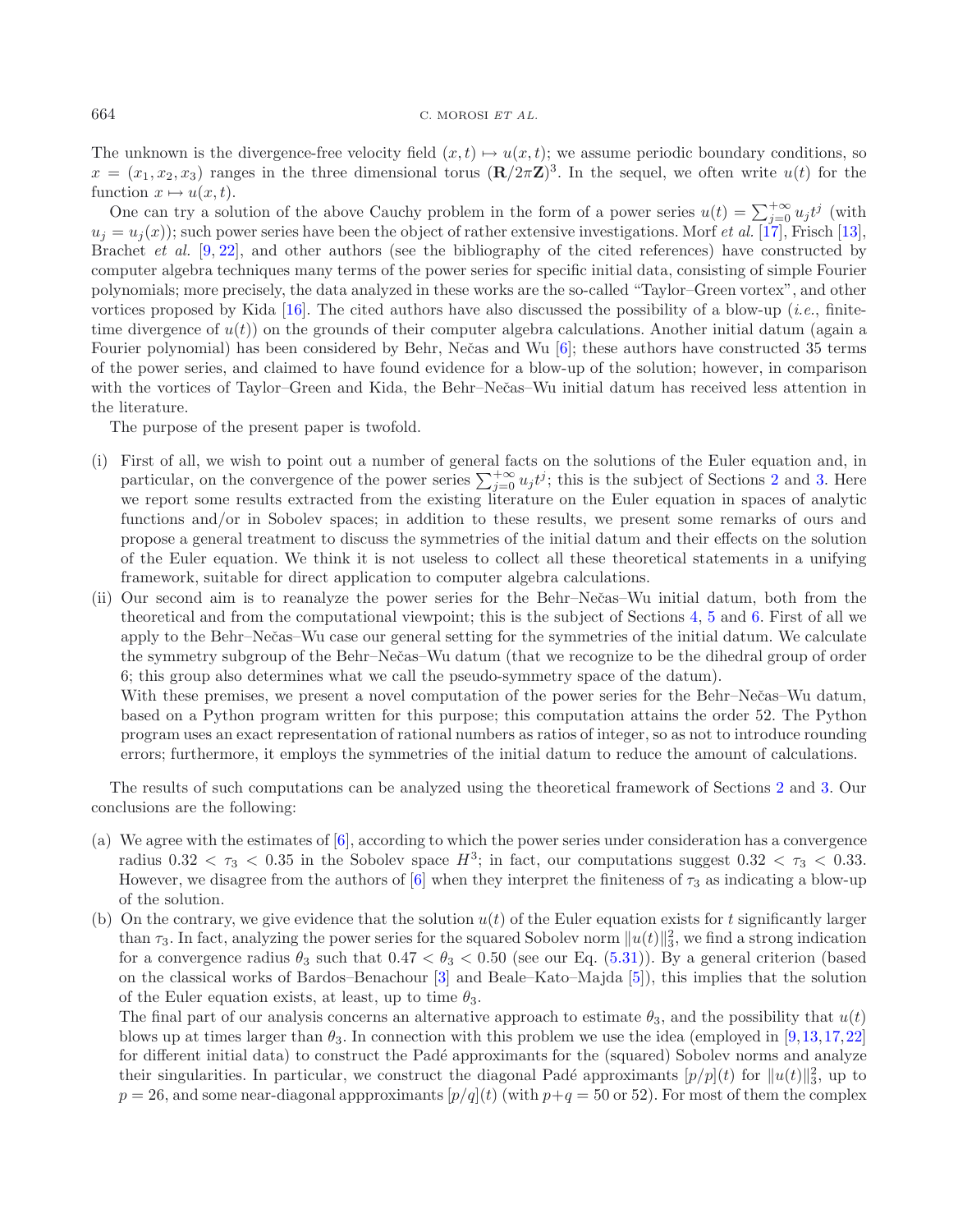singularities of minimum modulus have modulus  $\approx 0.5$ ; this fact yields new evidence for the previous estimate on  $\theta_3$ . Moreover, most of these Padé approximants have real or "almost real" singularities, distributed rather erratically; analyzing these distributions in terms of mean values and mean quadratic errors, we obtain a somehow weak indication that:

(c)  $u(t)$  might blow up for  $t \to T^-$  (and  $t \to (-T)^+$ ), for some T such that  $0.54 < T < 0.85$  (see Eq. [\(6.7\)](#page-24-0)). The blow-up problem can be studied as well in terms of D-log Padé approximants; these do not give a clear indication supporting conjecture (c), as briefly explained at the end of the paper. In general, much caution is recommended about the Euler equation and blow-up predictions *via* Padé analysis: for example, in the case of the Taylor–Green vortex the Padé approximants exhibit real singularities  $[13, 17]$  $[13, 17]$  $[13, 17]$  $[13, 17]$ , but the numerical solution of the Euler equation by spectral methods raises doubts on the actual existence of a blow-up [\[8,](#page-25-8) [10,](#page-25-9) [14\]](#page-25-10).

**Connections with other works.** Concluding this Introduction, to put the subject of this paper into a wider perspective we wish to mention that there are general methods of functional analysis to obtain quantitive lower bounds on the time of existence T of the solution of the Euler (or Navier–Stokes) Cauchy problem, from the *a posteriori* analysis of an approximate solution; such lower bounds are certain (*i.e.*, non conjectural).

Derivations of such *a posteriori* lower bounds have been given in [\[12](#page-25-11), [19,](#page-25-12) [21\]](#page-25-13). The last of these works gives an algorithm to obtain these lower bounds analyzing any approximate solution of the Euler (or Navier–Stokes) Cauchy problem *via* a suitable differential inequality, called therein the "control inequality".

Again in [\[21\]](#page-25-13), a preliminary analysis of the Euler (and Navier–Stokes) equations with the Behr–Nečas–Wu initial datum has been performed, using for the solution a Galerkin approximation with very few Fourier modes. This approximant, combined with the control inequality, gives for the Euler equation with this datum a (poor, but certain) lower bound  $T > 0.066$  for the time of existence (in  $H^3$ ; the same approach, applied to the Navier–Stokes equations, grants  $T = +\infty$  when the viscosity coefficient is above an explicit threshold). We plan to continue in future works the analysis of the Behr–Neˇcas–Wu intial datum, combining the control equation of [\[21\]](#page-25-13) with approximation methods based on extensive automatic computations such as the ones presented in this paper.

## 2. The Cauchy problem for the Euler equation on a torus

<span id="page-2-0"></span>**Preliminaries.** If  $a = (a_s)$ ,  $b = (b_s)$  are elements of  $\mathbb{R}^3$  or  $\mathbb{C}^3$ , we define  $a \cdot b := \sum_{s=1}^3 a_s b_s$ . We indicate with the complex conjugate (and we let it act componentwise on elements of  $\mathbb{C}^3$ ); we put  $|a| := \sqrt{\overline{a} \cdot a} = \sqrt{\sum_{s=1}^3 |a_s|^2}$ .

The Cauchy problem for the incompressible Euler equation is

<span id="page-2-2"></span><span id="page-2-1"></span>
$$
\frac{\partial u}{\partial t} = -u \cdot \nabla u - \nabla p, \qquad u(x,0) = u_0(x), \tag{2.1}
$$

where:  $u = u(x, t)$  is the divergence-free velocity field; the space variables  $x = (x_s)_{s=1,2,3}$  belong to the torus  $\mathbf{T}^3 := (\mathbf{R}/2\pi\mathbf{Z})^3$ ;  $(u \cdot \nabla u)_r := \sum_{s=1}^3 u_s \partial_s u_r$   $(r = 1, 2, 3)$ ;  $p = p(x, t)$  is the pressure;  $u_0 = u_0(x)$  is the initial datum. As well known, the pressure can be eliminated from  $(2.1)$  using the Leray projection  $\mathfrak L$  onto the space of divergence-free vector fields; this allows to rewrite the evolution equation in [\(2.1\)](#page-2-1) as  $\partial u/\partial t = -\mathfrak{L}(u \cdot \nabla u)$ . In this way, we obtain for the Cauchy problem the final form

$$
\frac{\partial u}{\partial t} = \mathcal{P}(u, u), \qquad u(. , 0) = u_0,
$$
\n(2.2)

where we have written P for the bilinear map sending two (sufficiently regular) vector fields  $v, w : \mathbf{T}^3 \to \mathbf{R}^3$ into the vector field

$$
\mathcal{P}(v, w) := -\mathcal{L}(v \cdot \nabla w). \tag{2.3}
$$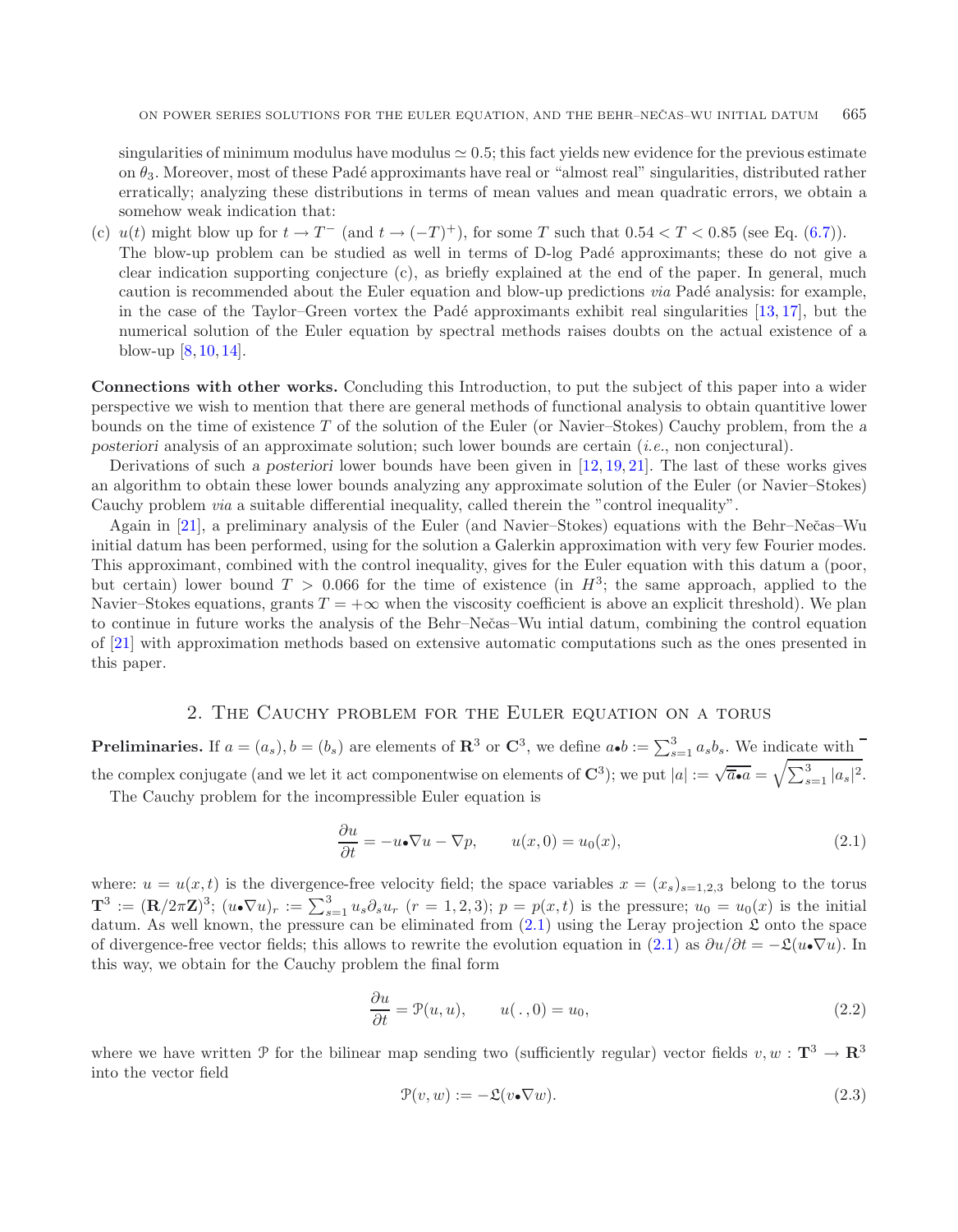In this framework, it is convenient to associate to a vector field  $v : \mathbf{T}^3 \to \mathbf{R}^3$  the Fourier components  $v_k :=$  $(2\pi)^{-3} \int_{\mathbf{T}^3} dx \, e^{-ik \cdot x} v(x) \in \mathbf{C}^3$ , so that

<span id="page-3-1"></span>
$$
v(x) = \sum_{k \in \mathbb{Z}^3} v_k e^{ik \bullet x}.
$$
 (2.4)

Due to the reality of v, we have  $v_{-k} = \overline{v_k}$ , and v is divergence-free iff  $k \bullet v_k = 0$  for all k. With P as above and v, w two vector fields, the Fourier components of  $\mathcal{P}(v, w)$  are

$$
\mathcal{P}(v, w)_k = -i \sum_{h \in \mathbf{Z}^3} v_h \bullet (k - h) \mathfrak{L}_k w_{k - h}
$$
\n(2.5)

where  $\mathfrak{L}_k : \mathbb{C}^3 \to \mathbb{C}^3$  is the projection on the orthogonal complement of  $k$   $(\mathfrak{L}_k c := c - (k \cdot c)k/|k|^2$  if  $k \neq 0$ ;  $\mathfrak{L}_0c := c$ .

In the above, we have introduced the setting for the Euler equation in an informal way; to go on, it is necessary to specify the functional spaces to which the velocity fields (at any time) are supposed to belong.

The expression "a vector field  $\mathbf{T}^3 \to \mathbf{R}^{3}$ " can be understood, with very wide generality, as "an  $\mathbf{R}^3$ -valued" distribution on  $\mathbf{T}^{3}$  (see, *e.g.*, [\[20\]](#page-25-14)); we write  $D'(\mathbf{T}^3, \mathbf{R}^3) \equiv D'$  for the space of such distributions. Any  $v \in$  $D'(\mathbf{T}^3, \mathbf{R}^3)$  can be differentiated in the distributional sense and has a (weakly convergent) Fourier expansion with coefficients  $v_k \in \mathbb{C}^3$ , such that  $\overline{v_k} = v_{-k}$ .

To construct the full setting for the Euler equation, one must confine the attention to much smaller functional spaces of vector fields. For our purposes, two cases are important:

(i) The Sobolev space  $H^n$  of zero mean, divergence-free vector fields of any order  $n \in [0, +\infty)$ . This is defined in terms of the space  $L^2(\mathbf{T}^3, \mathbf{R}^3) \equiv L^2$  of square integrable vector fields  $v : \mathbf{T}^3 \to \mathbf{R}^3$ , equipped with the inner product  $\langle v|w\rangle_{L^2} := (2\pi)^{-3} \int_{\mathbf{T}^3} v(x) \cdot w(x) dx$  and with the induced norm  $||v||_{L^2} = (2\pi)^{-3/2} \sqrt{\int_{\mathbf{T}^3} |v(x)|^2 dx}$ (note the term  $(2\pi)^{-3}$  in the inner product, used systematically in the sequel). By definition,

$$
H^{n}(\mathbf{T}^{3}, \mathbf{R}^{3}) \equiv H^{n} := \left\{ v \in D' \mid \sqrt{-\Delta}^{n} v \in L^{2}, \int_{\mathbf{T}^{3}} v dx = 0, \text{ div } v = 0 \right\}
$$
\n
$$
= \left\{ v \in D' \mid \sum_{k \in \mathbf{Z}^{3}} |k|^{2n} |v_{k}|^{2} < +\infty, v_{0} = 0, k \bullet v_{k} = 0 \right\}.
$$
\n(2.6)

(In the above  $\sqrt{-\Delta}^n$  indicates the power of order  $n/2$  of minus the Laplacian; by definition  $(\sqrt{-\Delta}^n v)_k =$  $|k|^n v_k$  for each  $v \in D'$ . Note that  $H^n \subset L^2$  for all  $n \geq 0$ ).  $H^n$  is a Hilbert space with the inner product

$$
\langle v|w\rangle_n := \left\langle \sqrt{-\Delta}^n v | \sqrt{-\Delta}^n w \right\rangle_{L^2} = \sum_{k \in \mathbf{Z}^3} |k|^{2n} \overline{v_k} \bullet w_k,\tag{2.7}
$$

inducing the norm

<span id="page-3-0"></span>
$$
||v||_n = \left\|\sqrt{-\Delta}^n v\right\|_{L^2} = \sqrt{\sum_{k \in \mathbb{Z}^3} |k|^{2n} |v_k|^2}.
$$
\n(2.8)

It is known that P sends continuously  $H^n \times H^{n+1}$  into  $H^n$ , for all  $n \in (3/2, +\infty)$ .

(ii) The space of  $C^{\omega}$  (*i.e.*, analytic) zero mean, divergence-free vector fields on  $\mathbf{T}^3$ ; this is

$$
\mathcal{A}(\mathbf{T}^3, \mathbf{R}^3) \equiv \mathcal{A} := \left\{ v \in C^{\omega}(\mathbf{T}^3, \mathbf{R}^3) \mid \int_{\mathbf{T}^3} v \, dx = 0, \text{ div} v = 0 \right\}
$$
\n
$$
= \left\{ v \in D' \mid \liminf_{k \in \mathbf{Z}^3, k \to \infty} |v_k|^{-\frac{1}{|k_1| + |k_2| + |k_3|}} > 1, v_0 = 0, k \bullet v_k = 0 \right\}
$$
\n(2.9)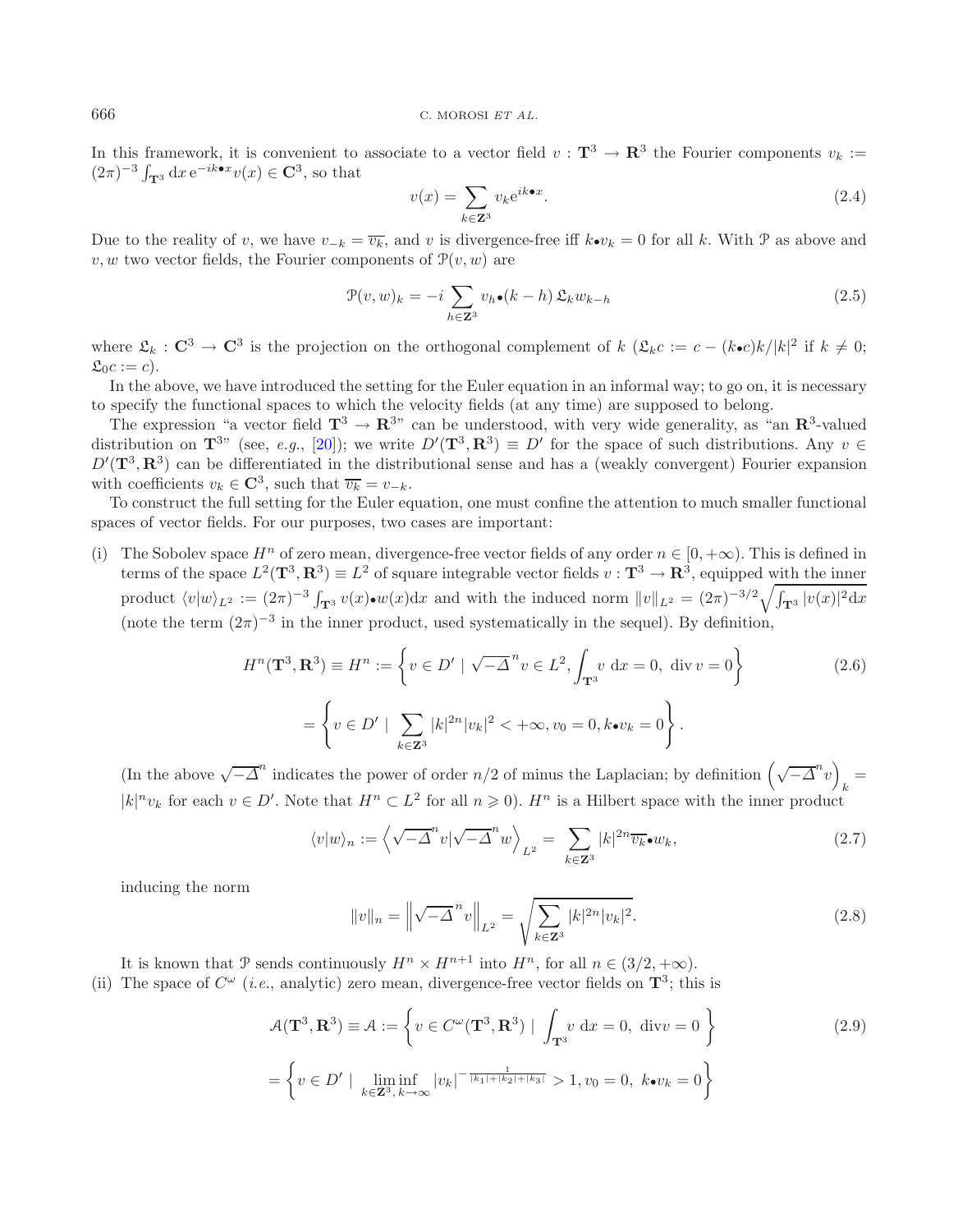$(\text{defining } 0^{-\frac{1}{|k_1|+|k_2|+|k_3|}} := +\infty.$  The Fourier representation in  $(2.9)$  mimics the description of analytic functions on the torus in [\[18\]](#page-25-15), which is also a useful reference for what follows). One has  $\mathcal{A} = \bigcup_{\rho \in (1, +\infty)} \mathcal{A}_{\rho},$ (2.10)

$$
\mathcal{A}_{\rho} := \left\{ v \in D' \mid \liminf_{k \in \mathbf{Z}^3, k \to \infty} |v_k|^{-\frac{1}{|k_1| + |k_2| + |k_3|}} > \rho, \ v_0 = 0, \ k \bullet v_k = 0 \right\};
$$

each  $A_\rho$  is a vector subspace of A. Let us introduce the annulus  $K_\rho := \{z \in \mathbf{C} \mid 1/\rho \leqslant |z| \leqslant \rho\}$  and its power  $K_{\rho}^3 := \{z = (z_1, z_2, z_3) \in \mathbf{C}^3 \mid z_1, z_2, z_3 \in K_{\rho}\}.$  For  $v \in \mathcal{A}_{\rho}$ , the series  $\sum_{k \in \mathbf{Z}^3} v_k z^k$  converges in  $\mathbf{C}^3$  for each  $z \in K_{\rho}^{3}$  (defining  $z^{k} := z_1^{k_1} z_2^{k_2} z_3^{k_3}$ ); the function  $z \mapsto \sum_{k \in \mathbf{Z}^3} v_k z^k$  is holomorphic on the inner part of  $K_{\rho}^{3}$  and continuous on  $K^3_\rho$ , so we can define

<span id="page-4-2"></span>
$$
\| |v| \|_{\rho} := \sup_{z \in K_{\rho}^3} \left| \sum_{k \in \mathbf{Z}^3} v_k z^k \right|.
$$
 (2.11)

 $\| \cdot \|_{\rho}$  is a norm on  $A_{\rho}$  and makes it a Banach space. One equips A with the inductive limit topology of the collection of Banach spaces  $\{(\mathcal{A}_{\rho}, \|\|\,\|_{\rho}) \mid \rho \in (1, +\infty)\}\$ : this is the finest locally convex topology on A making continuous each embedding  $A_{\rho} \hookrightarrow A$ . (Besides [\[18](#page-25-15)], see [\[25](#page-25-16)] for the general theory of inductive limits). A is continuously embedded into each Sobolev space  $H^n$ ; the map  $\mathcal P$  is continuous from  $\mathcal A \times \mathcal A$  to  $\mathcal A$ .

<span id="page-4-0"></span>**Basic results on local existence and uniqueness.** We start from the Sobolev framework, choosing

$$
n \in (5/2, +\infty). \tag{2.12}
$$

<span id="page-4-1"></span>In the sequel, an  $H<sup>n</sup>$ -solution of the Euler equation, or of the Euler Cauchy problem, means a map

$$
u \in C((-T, T), Hn) \cap C1 ((-\mathcal{T}, T), Hn-1)
$$
\n(2.13)

 $(T, T \in (0, +\infty))$  fulfilling the Euler equation, or its Cauchy problem with a suitable initial condition  $u(0) = u_0$ . The following statement is well known:

**Proposition 2.1.** *For* n *as above and any initial datum*  $u_0 \in H^n$ *, the following holds.* 

- (*i*) *The Cauchy problem* [\(2.2\)](#page-2-2) *has a unique maximal* (i.e., not extendable)  $H^n$ -solution u of domain (−T, T), *for suitable*  $T = T(u_0), T = T(u_0) \in (0, +\infty]$ *. Any*  $H^n$ -solution of [\(2.2\)](#page-2-2) *is a restriction of the maximal one.*
- $(iii)$  *If*  $T < +\infty$ *, one has*

$$
\int_{0}^{T} dt \, \|u(t)\|_{n} = +\infty,
$$
\n(2.14)

*a fact implying*

$$
\limsup_{t \to T^{-}} \|u(t)\|_{n} = +\infty.
$$
\n(2.15)

*Similar results hold if*  $\mathcal{T} < +\infty$ *, considering the integral from*  $-\mathcal{T}$  *to* 0 *(and the limit for*  $t \to (-\mathcal{T})^+$ *).* 

*Proof.*

- (i) This follows, *e.g.*, from Kato's theory of quasilinear evolution equations [\[15](#page-25-17)].
- (ii) The thesis can be inferred from a known result of Beale–Kato–Majda [\[5\]](#page-25-7). The cited paper shows that  $T <$  $+\infty$  implies  $\int_0^T dt \|\text{rot }u(t)\|_{L^\infty} = +\infty$ ; however,  $\|\text{rot }u(t)\|_{L^\infty} \leq \text{const.} \|u(t)\|_{n}$  by the Sobolev imbedding inequalities, whence equation [\(2.14\)](#page-4-0). The behavior of u at  $-\mathcal{T}$  is analyzed similarly.  $\Box$

If  $T < +\infty$ , the solution u is said to blow up at time T. Similarly, if  $T < +\infty$  we say that u blows up at  $-T$ . Many statements presented in the sequel on the possibility of blow-up at T have obvious reformulations regarding −T.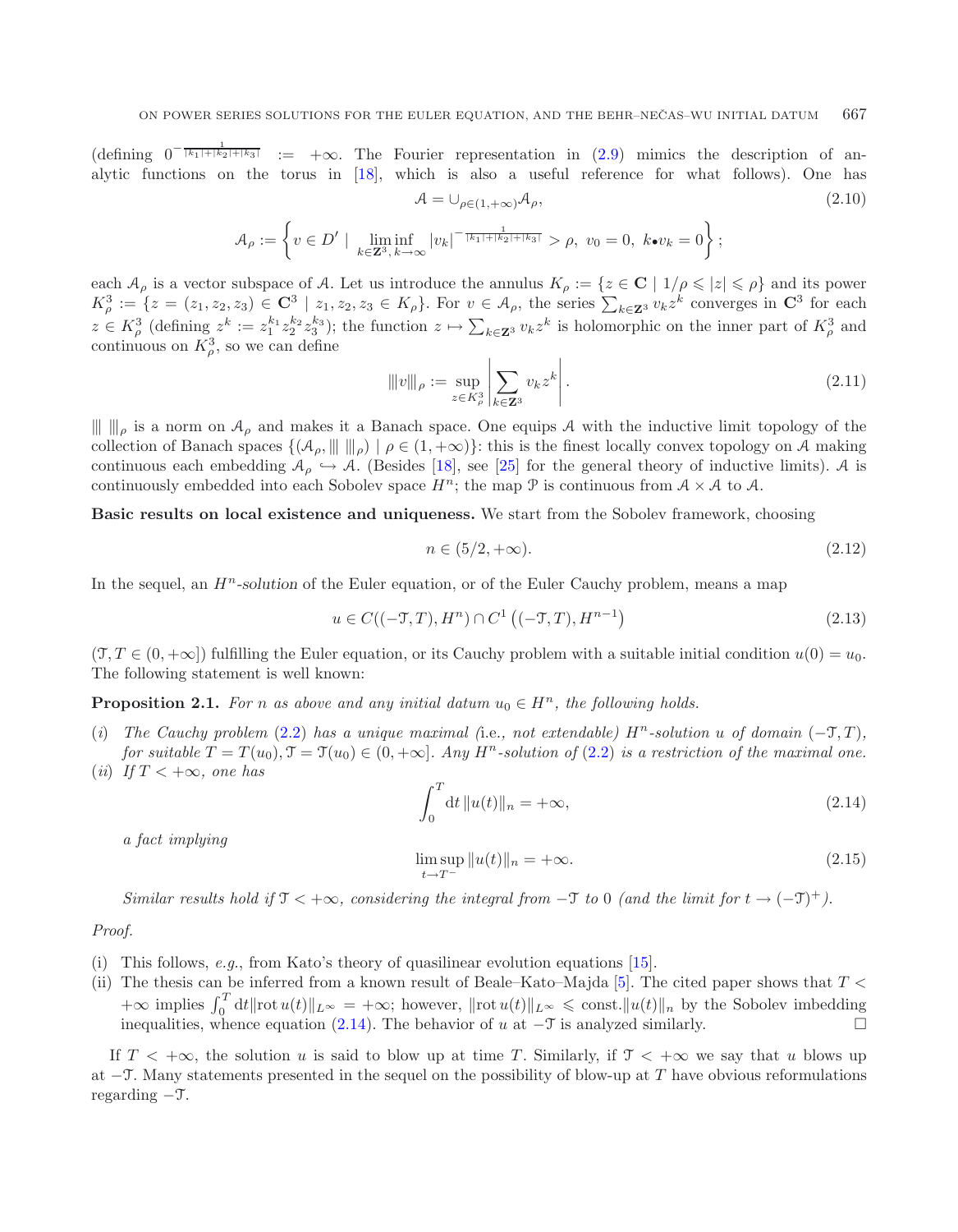#### <span id="page-5-3"></span>668 C. MOROSI *ET AL.*

**Remark 2.2.** The blow-up criterion [\(2.14\)](#page-4-0) yields the following statement, in case of blow-up with a power law:

<span id="page-5-0"></span>if 
$$
||u(t)||_n \sim \frac{U}{(T-t)^\alpha}
$$
 for  $t \to T^-$  (with  $U, \alpha > 0$ ), then  $\alpha \ge 1$ . (2.16)

In the case of the Euler equation on  $\mathbb{R}^3$ , it was recently shown in [\[11\]](#page-25-18), Theorem 1.3 that the blow-up at T implies the following (for any  $n > 5/2$ ):

$$
||u(t)||_n \geqslant \frac{U}{(T-t)^{2n/5}} \quad \text{for } t \text{ close to } T, \qquad U = U_n(||u_0||_{L^2}). \tag{2.17}
$$

This estimate might hold as well for the framework of the present paper, *i.e.*, for the Euler equation on the torus  $\mathbf{T}^3$  (however, the extendability of [\(2.17\)](#page-5-0) to  $\mathbf{T}^3$  is immaterial for the purposes of this paper).

Let us pass to the  $C^{\omega}$  (= analytic) framework; what follows assumes some general notions from the theory of analytic functions from **R** to locally convex spaces, for which we refer to [\[7](#page-25-19)], Section 3. Let A be the space  $(2.9)$ ; in the sequel, an A*-solution* of the Euler equation, or of the Euler Cauchy problem, means a map

<span id="page-5-2"></span>
$$
u \in C^{\omega}((-T,T), \mathcal{A}) \tag{2.18}
$$

 $(\mathcal{T}, T \in (0, +\infty])$  fulfilling the Euler equation, or its Cauchy problem with a suitable initial condition  $u(0) = u_0$ . Here is a known statement (with some indications on the proof, given only for completeness):

**Proposition 2.3.** *Consider an initial datum*  $u_0 \in A$ *; then the following holds.* 

- (*i*) For any  $n \in (5/2, +\infty)$ , a function u is an A-solution of the Cauchy problem [\(2.2\)](#page-2-2) if and only if u is an  $H^n$ -solution.
- (*ii*) *Problem* [\(2.2\)](#page-2-2) *has a unique maximal (*i.e.*, non extendable)* A*-solution* u *of domain* (−T, T )*, for suitable*  $T = T(u_0), T = T(u_0) \in (0, +\infty]$  *(and any other A-solution is a restriction of u). For any*  $n \in (5/2, +\infty)$ , u coincides with the maximal  $H^n$ -solution (and thus, if  $T < +\infty$ , it fulfills equations [\(2.14\)](#page-4-0) and [\(2.15\)](#page-4-1); a *similar result holds if*  $\mathcal{T} < +\infty$ *).*

### *Proof.*

<span id="page-5-1"></span>(i) Assume u is an A-solution of the Cauchy problem  $(2.2)$ ; then, by the continuous imbedding of A into any Sobolev space,  $u$  is as well an  $H^n$ -solution.

Conversely, assume u to be an  $H^n$ -solution of [\(2.2\)](#page-2-2), of domain (-T, T). Then  $\partial u/\partial t \in C((-T,T), H^{n-1}) \subset$  $C((-T,T), \mathcal{C})$  and  $u \in C((-T,T), H^n) \subset C((-T,T), \mathcal{C}^1)$  where  $\mathcal{C} := C(\mathbf{T}^3, \mathbf{R}^3)$ ,  $\mathcal{C}^1 := C^1(\mathbf{T}^3, \mathbf{R}^3)$  and we have used the imbeddings of  $H^{n-1}$  and  $H^n$  into  $\mathfrak C$  and  $\mathfrak C^1$ , respectively. The previous statements ensure that the function  $(x, t) \mapsto u(x, t)$  is  $C^1$  from  $(-\mathcal{T}, T) \times \mathbf{T}^3$  to  $\mathbf{R}^3$ . Since this function fulfills the Euler equation with an *analytic* initial datum, due to Theorem II.2, page 667 of Bardos–Benachour [\[3\]](#page-25-6) we have  $u(t) \in A$  for each t; moreover, the cited work ensures that  $u \in C^1((-T,T), A)$  and this fact, combined with Theorem III.2, page 264 of Baouendi–Goulaouic [\[2\]](#page-25-20), implies  $u \in C^{\omega}((-T,T), \mathcal{A})$ . In conclusion u is as well an A-solution of the Euler Cauchy problem.

(ii) All statements in this item can be proved using the equivalence between the notions of  $A$ - and  $H^n$ - solution (known from item (i)), together with Proposition [2.1](#page-4-2) on the  $H^n$ -solutions  $(n > 5/2)$  $(n > 5/2)$  $(n > 5/2)$  (<sup>5</sup>).

<sup>5</sup> Of course, a more elegant proof of existence (and uniqueness) in the framework of A-solutions is a direct one, not relying on Proposition [2.1.](#page-4-2) Proofs of this type are given in Bardos–Benachour [\[3\]](#page-25-6) (see Thm. II.1, p. 665) and Baouendi–Goulaouic [\[2](#page-25-20)] (see Thm. III.2, p. 264). For completeness, let us mention that a statement very close to the contents of Proposition [2.3](#page-5-2) (namely, the equivalence between the loss of analiticity and the Beale–Kato–Majda blow-up criterion for the integral of  $\| \text{rot } u(t) \|_{L^{\infty}}$  appears without proof in Bardos–Titi [\[4\]](#page-25-21), Remark 2.1, pages 414.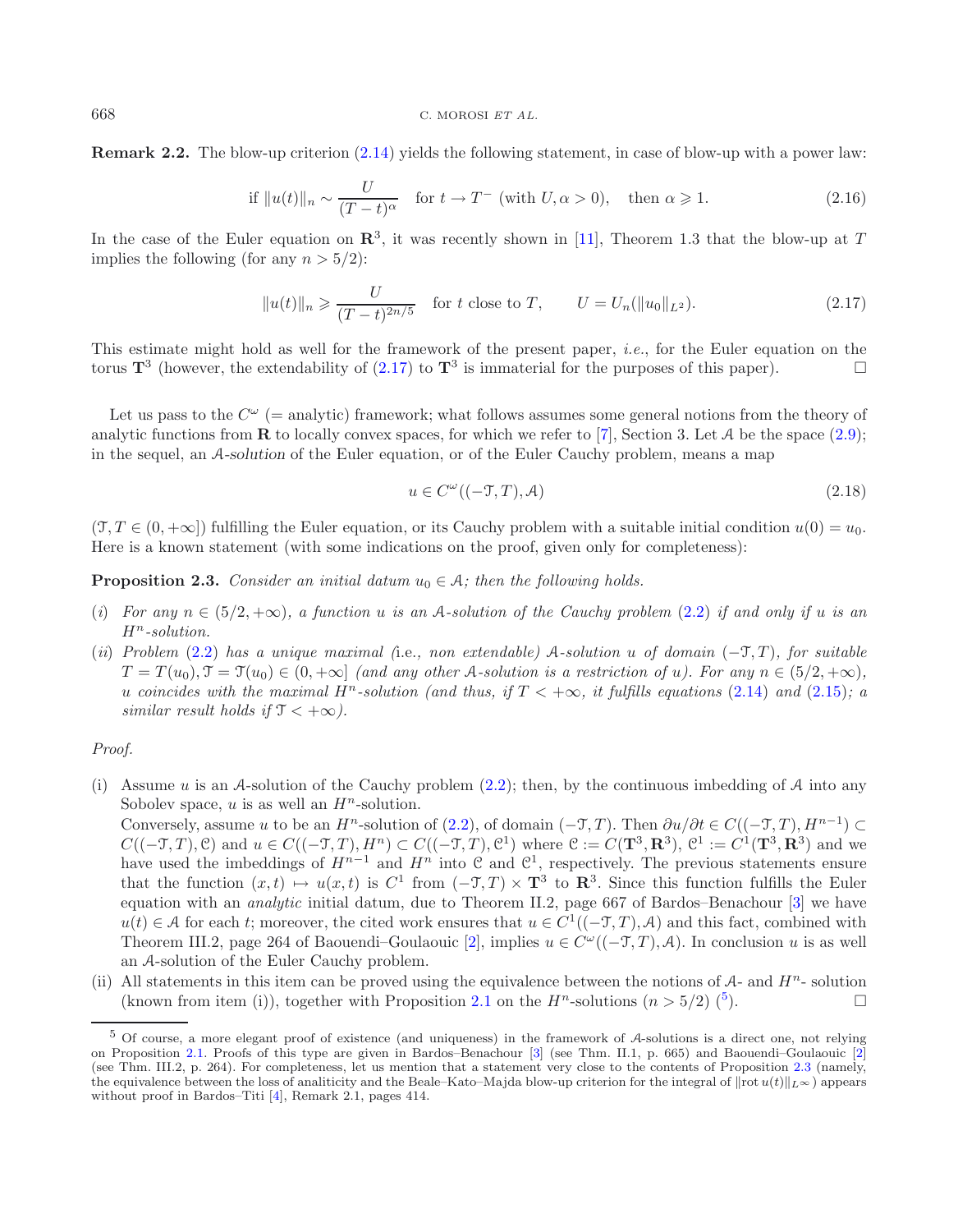Assume again that  $u_0 \in A$  and u is the maximal A-solution of the Euler Cauchy problem; let us choose any  $n \in [0, +\infty)$ . For future use, it is convenient to record the following facts:

- (a)  $u \in C^{\omega}(-\mathcal{T}, T), H^{n}$  for the already mentioned continuous embedding of A into any Sobolev space;
- (b) the function

$$
(-\mathfrak{T},T) \to \mathbf{R}, \qquad t \mapsto \|u(t)\|_{n}^{2} \tag{2.19}
$$

is in  $C^{\omega}(-\mathcal{T}, T), \mathbf{R}$ ), being the composition of the analytic function  $u : (-\mathcal{T}, T) \to H^n$  with the continuous quadratic function  $\| \cdot \|_n^2 : H^n \to \mathbf{R}$ .

<span id="page-6-3"></span>**Symmetries of the Euler equation.** Let us consider the *octahedral group*  $O_h$ , formed by the orthogonal  $3 \times 3$  matrices with integer entries:

$$
O_h := \{ S \in Mat(3 \times 3, \mathbf{Z}) \mid S^{\mathrm{T}}S = \mathbf{1} \}.
$$
\n(2.20)

In fact, the entries of any such matrix have  $-1, 0$  and 1 as the only possible values; furthermore, a  $3 \times 3$  matrix S belongs to  $O_h$  if and only if

<span id="page-6-2"></span><span id="page-6-1"></span>
$$
S = \text{diag}(\epsilon_1, \epsilon_2, \epsilon_3) Q(\sigma) \tag{2.21}
$$

$$
\epsilon_s \in \{\pm 1\} \ (s = 1, 2, 3); \ Q(\sigma)
$$
 the matrix of the permutation  $\sigma : \{1, 2, 3\} \to \{1, 2, 3\};$ 

more precisely,  $Q(\sigma)$  is the matrix such that  $(Q(\sigma)c)_s = c_{\sigma(s)}$  for all  $c \in \mathbb{C}^3$ ,  $s \in \{1,2,3\}$ . There are  $2^3 = 8$ possible choices for the signs  $\epsilon_i$  and  $3! = 6$  choices for  $\sigma$ , so  $O_h$  has  $8 \times 6 = 48$  elements. Clearly, each  $S \in O_h$ sends **Z**<sup>3</sup> into itself.

To go on, let us denote with  $O_h \ltimes T^3$  the Cartesian product  $O_h \ltimes T^3$ , viewed as a group with the composition law defined by  $(6)$  $(6)$  $(6)$ 

$$
(S, a)(U, b) := (SU, a + Sb) \quad (S, U \in O_h; a, b \in \mathbf{T}^3).
$$
\n
$$
(2.22)
$$

Of course, the unit of this group is  $(1,0)$  (with 1 denoting again the identity  $3 \times 3$  matrix); the inverse of a pair  $(S, a)$  is  $(S, a)^{-1} = (S^T, -S^T a)$ . To any element  $(S, a)$  of  $O_h \ltimes T^3$  is associated a "rototranslation"

$$
\mathcal{E}(S, a) : \mathbf{T}^3 \to \mathbf{T}^3, \qquad x \mapsto \mathcal{E}(S, a)(x) := Sx + a,\tag{2.23}
$$

and one checks that the mapping  $(S, a) \mapsto \mathcal{E}(S, a)$  is a group homomorphism between  $O_h \ltimes \mathbf{T}^3$  and the group of diffeomorphisms of **T**<sup>3</sup> into itself (with the usual composition).

Now, we take a vector field v in  $H^n$  (or in A) and an element  $(S, a)$  of the group  $O_h \ltimes T^3$ . We can construct the push-forward  $\mathcal{E}_*(S, a)v$  of v along the mapping  $\mathcal{E}(S, a)$ ; this is the vector field in  $H^n$  (or in A), given by

$$
\mathcal{E}_*(S, a)v : \mathbf{T}^3 \to \mathbf{R}^3, \qquad x \mapsto (\mathcal{E}_*(S, a)v)(x) = Sv(S^T(x - a)). \tag{2.24}
$$

<span id="page-6-0"></span>One easily checks that Eq.  $(2.24)$  actually defines a vector field in  $H<sup>n</sup>$  (or in A), with Fourier components

$$
(\mathcal{E}_*(S, a) v)_k = e^{-i a \bullet k} S v_{S^{\mathsf{T}_k}} \qquad (k \in \mathbf{Z}^3).
$$
 (2.25)

Let us write  $\mathcal{E}_*(S, a)$  for the map  $v \in H^n \mapsto \mathcal{E}_*(S, a)v$ ; this is a linear map of  $H^n$  into itself, preserving the inner product  $\langle | \rangle_n$ , so it is in the group  $O(H^n)$  of orthogonal operators of the Hilbert space  $H^n$  into itself. The mapping

$$
\mathcal{E}_*: O_h \ltimes \mathbf{T}^3 \to O(H^n), \qquad (S, a) \mapsto \mathcal{E}_*(S, a) \tag{2.26}
$$

is a injective group homomorphism, *i.e.*, a faithful orthogonal representation of the group  $O_h \ltimes T^3$  on the real Hilbert space  $H^n$ . Alternatively, let us write  $\mathcal{E}_*(S, a)$  for the map  $v \in \mathcal{A} \mapsto \mathcal{E}_*(S, a)v$ ; this is in the space Iso(A) of linear and topological isomorphisms of A into itself. The map

$$
\mathcal{E}_*: O_h \ltimes \mathbf{T}^3 \to \text{Iso}(\mathcal{A}), \qquad (S, a) \mapsto \mathcal{E}_*(S, a) \tag{2.27}
$$

<sup>&</sup>lt;sup>6</sup>This is the semidirect product of the groups  $O_h$  and  $\mathbf{T}^3$  with respect to the natural homomorphism  $O_h \to Aut(\mathbf{T}^3)$  sending  $S \in O_h$  into the map  $b \mapsto Sb$ , an automorphism of  $\mathbf{T}^3$ .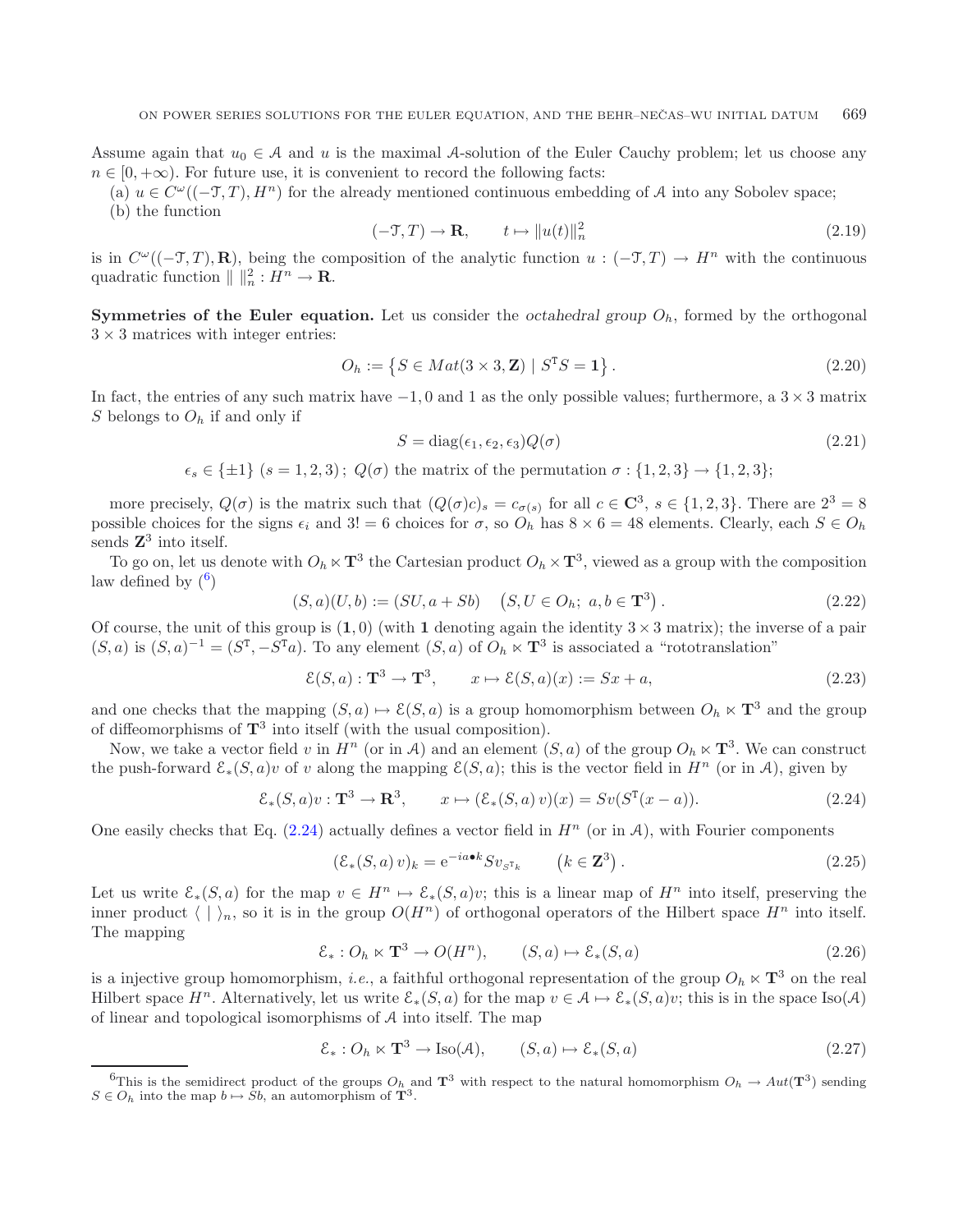#### <span id="page-7-0"></span>670 C. MOROSI *ET AL.*

is an injective group homomorphism, *i.e.*, a faithful linear representation of the group  $O_h \ltimes T^3$  on the topological vector space A.

Let us relate the previous constructions to the bilinear map  $\mathcal P$  of the Euler equation. From the Fourier representations  $(2.5)$ – $(2.25)$ , one easily infers

$$
\mathcal{P}(\mathcal{E}_*(S, a) v, \mathcal{E}_*(S, a) w) = \mathcal{E}_*(S, a) \mathcal{P}(v, w)
$$
\n(2.28)

for all  $v \in H^n$ ,  $w \in H^{n+1}$  with  $n > 3/2$  (and, in particular, for all  $v, w \in A$ ). Let us outline the implications of [\(2.28\)](#page-7-0) about the solutions of the Euler equation. In the rest of the paragraph, the term "solution" either means an  $H^n$ -solution ( $n > 5/2$ ) or an A-solution, and the initial datum  $u_0$  is chosen consistently in  $H^n$  or in A. From [\(2.28\)](#page-7-0) one infers the following, for each  $(S, a) \in O_h \ltimes \mathbf{T}^3$ :

<span id="page-7-2"></span><span id="page-7-1"></span>(i) If  $u : t \in (-\mathcal{T}, T) \mapsto u(t)$  is a solution of the Euler equation, we have two more solutions

$$
\mathcal{E}_*(S, a)u: \ t \in (-\mathfrak{I}, T) \mapsto \mathcal{E}_*(S, a)u(t), \tag{2.29}
$$

<span id="page-7-3"></span>
$$
-\mathcal{E}_*(S,a)u(-\cdot): \ t\in (-T,\mathfrak{I})\mapsto -\mathcal{E}_*(S,a)u(-t). \tag{2.30}
$$

- (ii) If  $u : t \in (-\mathcal{T}, T) \mapsto u(t)$  is the maximal solution of the Euler Cauchy problem with datum  $u_0$ , then  $\mathcal{E}_*(S, a)u$  is the maximal solution with datum  $\mathcal{E}_*(S, a)u_0$  and  $-\mathcal{E}_*(S, a)u(-)$  is the maximal solution with datum  $-\mathcal{E}_*(S,a)u_0$ .
- (iii) Let us denote again with  $u : t \in (-\mathcal{T}, T) \mapsto u(t)$  the maximal solution of the Cauchy problem with datum  $u_0$ . Then,

<span id="page-7-4"></span>
$$
\mathcal{E}_*(S, a)u_0 = u_0 \Rightarrow \mathcal{E}_*(S, a)u(t) = u(t) \quad \text{for } t \in (-\mathcal{T}, T). \tag{2.31}
$$

<span id="page-7-5"></span>
$$
-\mathcal{E}_*(S,a)u_0 = u_0 \Rightarrow \mathcal{T} = T, -\mathcal{E}_*(S,a)u(-t) = u(t) \quad \text{for } t \in (-T,T). \tag{2.32}
$$

The verification of statements  $(i)(ii)$  is straightforward. After this, the implication  $(2.31)$  in (iii) follows noting that  $\mathcal{E}_*(S,a)u$  and u are maximal solutions of the Cauchy problem with the same datum  $\mathcal{E}_*(S,a)u_0 = u_0$ . Similarly, the implication [\(2.32\)](#page-7-2) follows noting that  $-\mathcal{E}_*(S, a)u(-)$  and u are maximal solutions of the Cauchy problem with the same datum  $-\mathcal{E}_*(S,a)u_0 = u_0$ .

Considering the maximal solution u for a datum  $u_0$  in  $H^n$  ( $n > 5/2$ ), and recalling that any transformation  $\mathcal{E}_{*}(S, a)$  preserves the  $H^{n}$  norm, we also obtain from  $(2.32)$  the following:

$$
-\mathcal{E}_*(S, a)u_0 = u_0 \implies \mathcal{T} = T, \ \|u(-t)\|_n = \|u(t)\|_n \quad \text{for } t \in (-T, T). \tag{2.33}
$$

The results in (iii) suggest to consider, for a given datum  $u_0$  in  $H^n$  or A, the *symmetry subgroup* 

$$
\mathcal{H}(u_0) := \{(S, a) \in O_h \ltimes \mathbf{T}^3 \mid \mathcal{E}_*(S, a)u_0 = u_0\}
$$
\n(2.34)

and the *pseudo-symmetry space*

$$
\mathcal{H}^-(u_0) := \left\{ (S, a) \in O_h \ltimes \mathbf{T}^3 \mid -\mathcal{E}_*(S, a)u_0 = u_0 \right\} \tag{2.35}
$$

(the first one, being a subgroup of  $O_h \ltimes T^3$ , contains at least the identity element  $(1, 0)$ ; the second one might be the empty set. The term "isotropy group", often employed in place of "symmetry group", will not be used in this paper).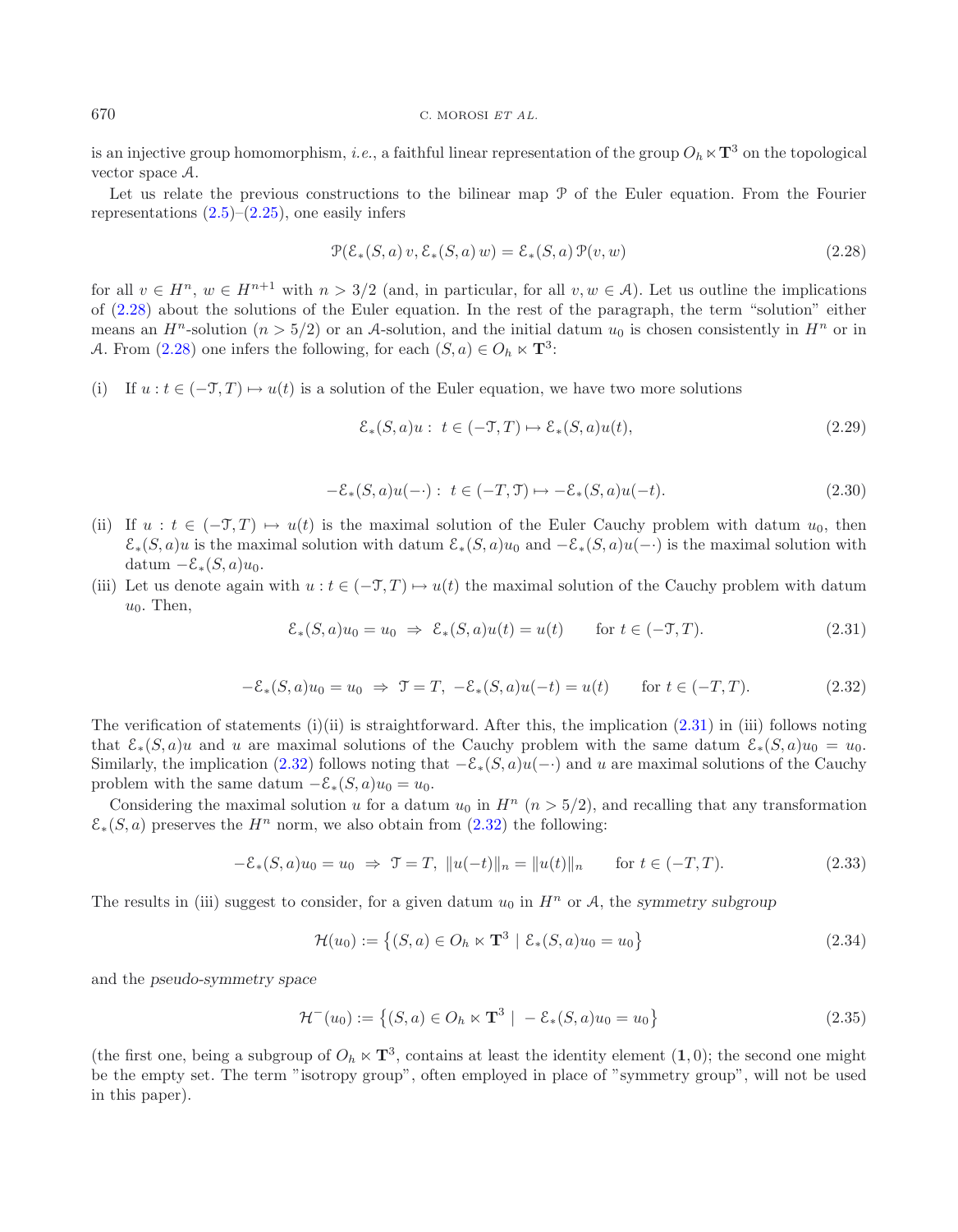Let us consider the maximal solution u of the Cauchy problem with a datum  $u_0$  (contained in  $H^n$  for some  $n > 5/2$ ; from equations  $(2.31)$ – $(2.33)$ , we readily obtain the following:

<span id="page-8-3"></span>
$$
\mathcal{E}_*(S, a)u(t) = u(t) \qquad \text{for all } (S, a) \in \mathcal{H}(u_0), t \in (-\mathcal{T}, T); \tag{2.36}
$$

$$
\mathcal{H}^-(u_0) \neq \emptyset \quad \Rightarrow \quad \mathcal{T} = T, \ -\mathcal{E}_*(S, a)u(-t) = u(t), \ ||u(-t)||_n = ||u(t)||_n
$$
\n
$$
\text{for } (S, a) \in \mathcal{H}^-(u_0), t \in (-T, T).
$$
\n
$$
(2.37)
$$

For future use, let us introduce the *reduced symmetry subgroup* and the *reduced pseudo-symmetry space* of the datum  $u_0$ , which are

$$
\mathcal{H}_R(u_0) := \left\{ S \in O_h \mid \mathcal{E}_*(S, a)u_0 = u_0 \text{ for some } a \in \mathbf{T}^3 \right\},\tag{2.38}
$$

$$
\mathcal{H}_R^-(u_0) := \{ S \in O_h \mid -\mathcal{E}_*(S, a)u_0 = u_0 \text{ for some } a \in \mathbf{T}^3 \}.
$$
 (2.39)

Let us observe that the set theoretical unions  $\mathcal{H}(u_0) \cup \mathcal{H}^-(u_0)$  and  $\mathcal{H}_R(u_0) \cup \mathcal{H}_R^-(u_0)$  are subgroups of  $O_h \ltimes \mathbf{T}^3$ and  $O_h$ , respectively.

<span id="page-8-1"></span>As a final remark, useful for the sequel, let us consider the pair  $(-1,0) \in O_h \ltimes T^3$ , noting that  $\mathcal{E}(-1,0)$  is the space reflection:  $\mathcal{E}(-1,0)(x) = -x$  for all  $x \in \mathbf{T}^3$ . One easily checks that

$$
(-1,0) \in \mathcal{H}^{-}(u_0) \iff \mathcal{H}^{-}(u_0) = \mathcal{H}(u_0)(-1,0) = \{(-S,a) \mid (S,a) \in \mathcal{H}(u_0)\}\
$$
 (2.40)

<span id="page-8-0"></span>(where  $\mathcal{H}(u_0)(-1,0)$  stands for the set  $\{(S,a)(-1,0) \mid (S,a) \in \mathcal{H}(u_0)\}$ ; the last equality rests on the identity  $(S, a)(-1, 0) = (-S, a)).$ 

## <span id="page-8-2"></span>3. Power series in time for the Euler Cauchy problem

Throughout this section, we consider the Euler Cauchy problem with initial datum  $u_0 \in \mathcal{A}$ .

**Setting up a power series for the solution.** Let us try to build the solution of the Euler Cauchy problem as a power series

$$
t \mapsto \sum_{j=0}^{\infty} u_j t^j \tag{3.1}
$$

with coefficients  $u_i \in A$ , whose convergence has to be discussed later. The zero order term in this expansion is the initial datum  $u_0$ ; to determine the other coefficients  $u_j \in A$ , it suffices to substitute the expansion [\(3.1\)](#page-8-1) into the Euler equation  $(2.2)$ , and to require equality of the coefficients of the same powers of t in both sides: in this way, one easily obtains the recurrence relation

$$
u_j = \frac{1}{j} \sum_{\ell=0}^{j-1} \mathcal{P}(u_\ell, u_{j-\ell-1}) \qquad (j = 1, 2, 3, \ldots).
$$
 (3.2)

When applying this recurrence relation for the  $u_j$ 's it can be useful to represent the bilinear map  $\mathcal P$  in terms of Fourier coefficients, as in equation [\(2.5\)](#page-3-1). This is especially useful if the initial datum  $u_0$  is a Fourier polynomial, *i.e.*, if  $u_{0k} \neq 0$  only for finitely many modes k. In this case, all the iterates  $u_j$   $(j = 1, 2, 3, ...)$  are as well Fourier polynomials, and the implementation of [\(3.2\)](#page-8-2) *via* the Fourier representation [\(2.5\)](#page-3-1) always involves sums over finitely many modes.

In the next section, a large part of our attention will be devoted (for a specific datum  $u_0$ ) to the partial sums

$$
u^{(N)}(t) := \sum_{j=0}^{N} u_j t^j,
$$
\n(3.3)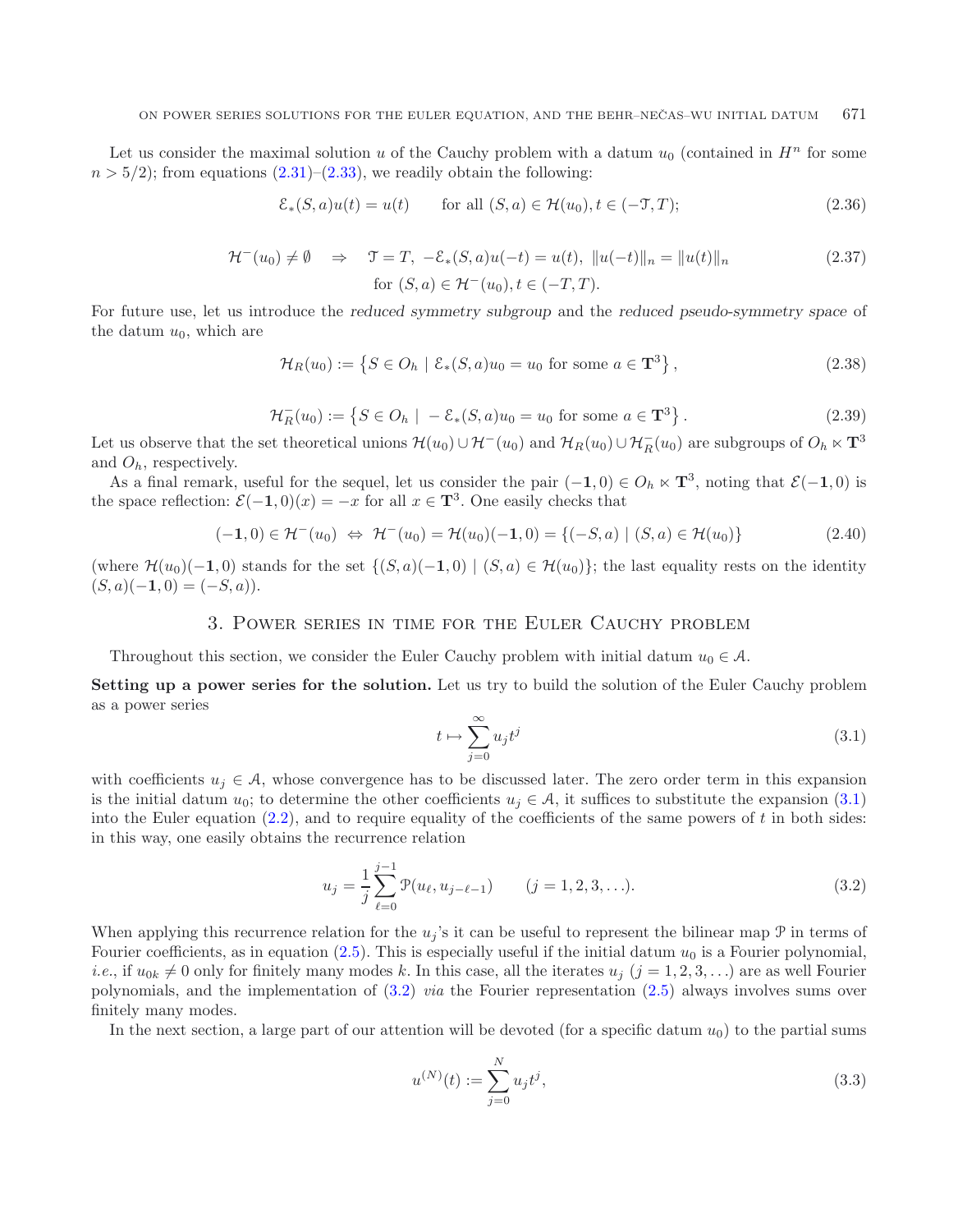$(N = 0, 1, 2, ...)$  and to the (squared) Sobolev norms

<span id="page-9-2"></span>
$$
\left\|u^{(N)}(t)\right\|_{n}^{2} = \sum_{k \in \mathbb{Z}^{3}} |k|^{2n} |u_{k}^{(N)}(t)|^{2}.
$$
\n(3.4)

<span id="page-9-1"></span><span id="page-9-0"></span>**Symmetry considerations.** Let us consider the symmetry subgroup  $\mathcal{H}(u_0)$  or the pseudo-symmetry space  $\mathcal{H}^-(u_0)$ , see equations [\(2.34\)](#page-7-4)–[\(2.35\)](#page-7-5). Using the recursive definition [\(3.2\)](#page-8-2) of  $u_i$  with the invariance property [\(2.28\)](#page-7-0) of P, one easily checks the following, for any  $j \in \{0, 1, 2, \ldots\}$ :

$$
\mathcal{E}_*(S, a)u_j = u_j \qquad \text{for all } (S, a) \in \mathcal{H}(u_0); \tag{3.5}
$$

$$
-\mathcal{E}_*(S,a)u_j = (-1)^j u_j \qquad \text{for all } (S,a) \in \mathcal{H}^-(u_0). \tag{3.6}
$$

<span id="page-9-4"></span>Of course, the last two equations imply the following, for all  $N \in \{0, 1, 2, \ldots\}$ ,  $t \in \mathbb{R}$  and  $n \in [0, +\infty)$ :

<span id="page-9-5"></span>
$$
\mathcal{E}_*(S, a)u_N(t) = u_N(t) \qquad \text{for } (S, a) \in \mathcal{H}(u_0); \tag{3.7}
$$

$$
-\mathcal{E}_*(S,a)u_N(t) = u_N(-t) \qquad \text{for } (S,a) \in \mathcal{H}^-(u_0);
$$
\n(3.8)

$$
||u_N(t)||_n = ||u_N(-t)||_n \quad \text{if } \mathcal{H}^-(u_0) \neq \emptyset \tag{3.9}
$$

(Eq. [\(3.9\)](#page-9-0) is a consequence of Eq. [\(3.8\)](#page-9-1) and of the invariance of  $|| \cdot ||_n$  under the transformation  $\mathcal{E}_*(S, a)$ .

Due to the Fourier representation [\(2.25\)](#page-6-2) for  $\mathcal{E}_*(S, a)$ , the equality [\(3.5\)](#page-9-2) reads e<sup>-ia•k</sup>  $Su_{i,S^T k} = u_{i,k}$  or, equivalently,

$$
u_{j,Sk} = e^{-ia \bullet Sk} S u_{j,k} \qquad \text{for } k \in \mathbf{Z}^3, (S, a) \in \mathcal{H}(u_0); \tag{3.10}
$$

similarly, equation  $(3.6)$  is equivalent to the statement

$$
u_{j,Sk} = (-1)^{j+1} e^{-ia \bullet Sk} S u_{j,k} \qquad \text{for } k \in \mathbf{Z}^3, (S, a) \in \mathcal{H}^-(u_0). \tag{3.11}
$$

In typical applications of the recursion scheme [\(3.2\)](#page-8-2), where  $u_0$  is a Fourier polynomial as well as its iterates  $u_j$ , equations [\(3.10\)](#page-9-4), [\(3.11\)](#page-9-5) can be used to speed up the computation of the Fourier components of the  $u_j$ 's; in fact, at any given order j, after computing a Fourier component  $u_{j,k}$  we immediately obtain from the cited equations the components  $u_{j,Sk}$  for all S in the reduced subgroup or subspace  $\mathcal{H}_R(u_0)$ ,  $\mathcal{H}_R^-(u_0)$ .

### **Convergence of the power series in A.** From now on

$$
\tau := \text{convergence radius of the series } \sum_{j=0}^{\infty} u_j t^j \text{ in } \mathcal{A}. \tag{3.12}
$$

Furthermore,

$$
u: t \in (-\mathcal{T}, T) \mapsto u(t)
$$
 is the maximal A-solution of the Cauchy problem 
$$
(3.13)
$$

(recall that, for any  $n > 5/2$ , u is also the maximal  $H<sup>n</sup>$ -solution). We note that

$$
0 < \tau \leq \mathcal{T} \wedge T, \qquad u(t) = \sum_{j=0}^{\infty} u_j t^j \quad \text{in } \mathcal{A}, \text{ for } t \in (-\tau, \tau) \tag{3.14}
$$

(with ∧ indicating the minimum). In fact: being analytic, u admits a power series representation in a neighborhood of zero; this necessarily coincides with the series  $(3.1)$ , whose convergence radius  $\tau$  is thus nonzero and fulfills  $(-\tau, \tau) \subset (-\mathfrak{T}, T)$ .

<span id="page-9-3"></span>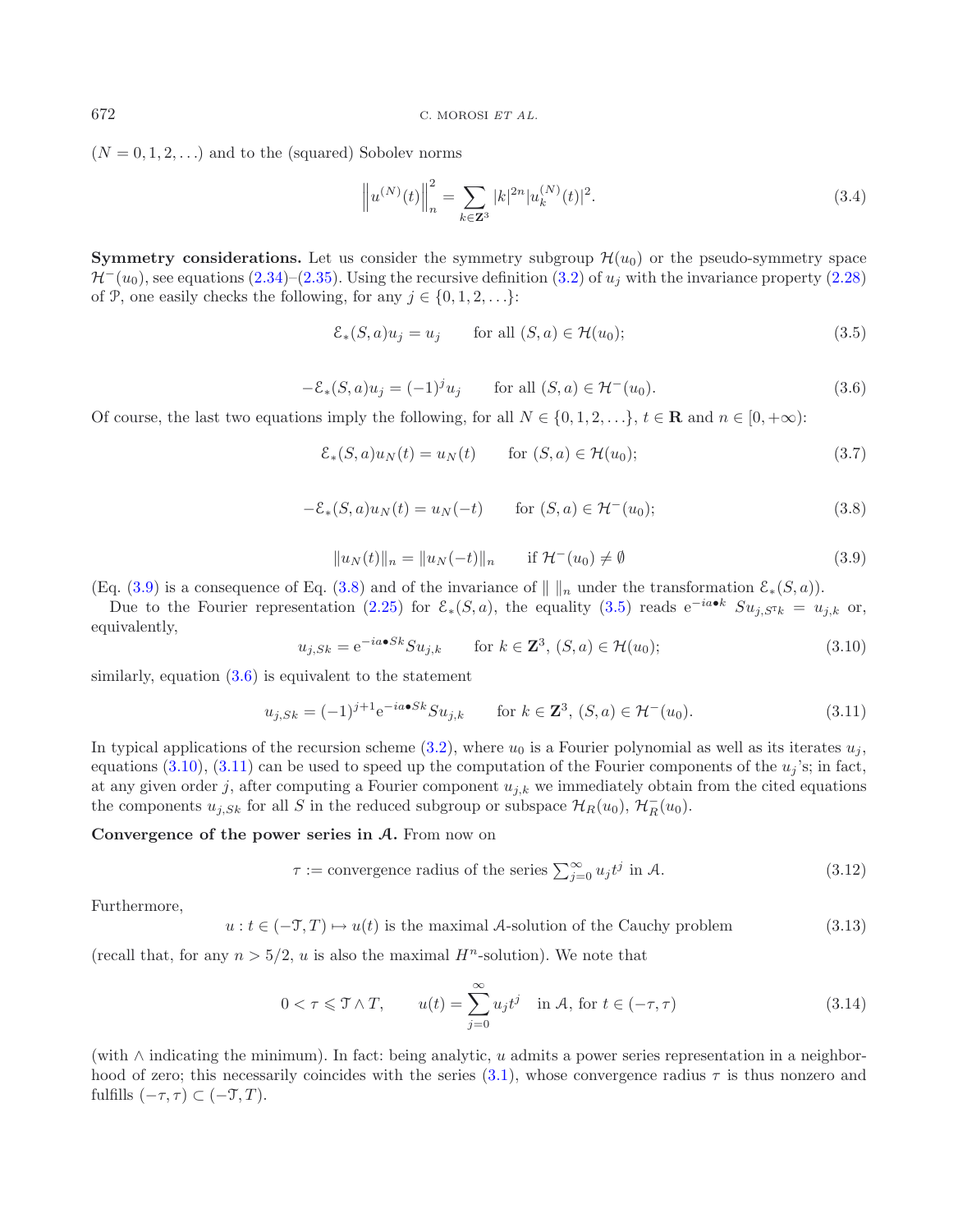<span id="page-10-6"></span>**Convergence of the power series in**  $H^n$ **.** After fixing  $n \in [0, +\infty)$ , let us discuss the series [\(3.1\)](#page-8-1) in the Sobolev space  $H^n$ . To this purpose, we put

<span id="page-10-1"></span>
$$
\tau_n := \text{convergence radius of the series } \sum_{j=0}^{\infty} u_j t^j \text{ in } H^n; \tag{3.15}
$$

the root test gives

<span id="page-10-5"></span><span id="page-10-3"></span>
$$
\tau_n = \liminf_{j \to +\infty} \|u_j\|_n^{-1/j} \tag{3.16}
$$

(defining  $0^{-1/j} := +\infty$ ). With  $\tau$ ,  $\mathcal{T}$ ,  $T$ ,  $u$  as before, we claim that

$$
\tau \leqslant \tau_n \text{ and } u(t) = \sum_{j=0}^{\infty} u_j t^j \text{ in } H^n, \text{ for } t \in (-\mathcal{T} \wedge \tau_n, T \wedge \tau_n)
$$
\n
$$
(3.17)
$$

(where  $-\mathcal{T} \wedge \tau_n$  is the opposite of the minimum  $\mathcal{T} \wedge \tau_n$ ). In fact: the series  $\sum_{j=0}^{\infty} u_j t^j$  converges to  $u(t)$  in A, for  $t \in (-\tau, \tau)$ ; by the continuous embedding  $A \hookrightarrow H^n$  this series converges to  $u(t)$  in  $H^n$  as well, at least for  $t \in (-\tau, \tau);$  thus  $\tau \leq \tau_n$ . Moreover the functions  $u: (-\mathcal{T}, T) \to H^n$  and  $t \in (-\tau_n, \tau_n) \mapsto \sum_{j=0}^{\infty} u_j t^j \in H^n$ are analytic and coincide on  $(-\tau, \tau)$ ; so, by the analytic continuation principle, these functions coincide on the intersection of their domains which is  $(-\mathcal{T} \wedge \tau_n, T \wedge \tau_n)$ . Let as add a stronger claim:

<span id="page-10-2"></span>if 
$$
n > \frac{5}{2}
$$
,  $\tau \leq \tau_n \leq \tau \wedge T$  and  $u(t) = \sum_{j=0}^{\infty} u_j t^j$  in  $H^n$ , for  $t \in (-\tau_n, \tau_n)$ . (3.18)

In fact, the function  $t \in (-\tau_n, \tau_n) \mapsto \sum_{j=0}^{\infty} u_j t^j$  is in  $C((-\tau_n, \tau_n), H^n) \cap C^1((-\tau_n, \tau_n), H^{n-1})$  and solves the Euler Cauchy problem, so it is a restriction of the maximal  $H<sup>n</sup>$ -solution, which is u of domain (-T,T); this gives the relations  $\tau_n \leq \mathcal{T} \wedge T$  and  $u(t) = \sum_{j=0}^{\infty} u_j t^j$  in  $H^n$ , for  $t \in (-\tau_n, \tau_n)$ .

**Power series for the Sobolev norms of the solution.** Let us choose  $n \in [0, +\infty)$ . The squared norm  $\|\sum_{j=0}^{+\infty} u_j t^j\|_n^2 = \langle \sum_{j=0}^{+\infty} u_j t^j \rangle_{j=0}^{+\infty} u_j t^j \rangle_n$  has the formal expansion

<span id="page-10-4"></span>
$$
\|\sum_{j=0}^{+\infty} u_j t^j\|_n^2 = \sum_{j=0}^{+\infty} \nu_{nj} t^j, \qquad \nu_{nj} := \sum_{\ell=0}^j \langle u_\ell | u_{j-\ell} \rangle_n \in \mathbf{R};
$$
\n(3.19)

for future use we remark that  $\binom{7}{ }$  $\binom{7}{ }$  $\binom{7}{ }$ 

$$
\mathcal{H}^-(u_0) \neq \emptyset \quad \Rightarrow \quad \nu_{nj} = 0 \text{ for all } j \text{ odd.} \tag{3.20}
$$

<span id="page-10-0"></span>Independently of any assumption on  $\mathcal{H}^-(u_0)$ , let us define

$$
\theta_n := \text{convergence radius of the series } \sum_{j=0}^{\infty} \nu_{nj} t^j = \liminf_{j \to +\infty} |\nu_{nj}|^{-1/j}.
$$
 (3.21)

Let us relate these objects to the convergence radius  $\tau_n$  in [\(3.15\)](#page-10-1), to the solution  $u \in C^{\omega}((-\mathcal{T},T),\mathcal{A})$  and to its squared  $H^n$  norm. We claim that

$$
\tau_n \leq \theta_n \text{ and } \|u(t)\|_n^2 = \sum_{j=0}^{+\infty} \nu_{nj} t^j \text{ for } t \in (-\mathcal{T} \wedge \theta_n, T \wedge \theta_n)
$$
\n(3.22)

<sup>&</sup>lt;sup>7</sup>Let us propose a proof of [\(3.20\)](#page-10-2), based directly on the definition [\(3.19\)](#page-10-3) of  $\nu_{nj}$ . If  $\mathcal{H}^-(u_0)$  has at least one element  $(S, a)$ , from [\(3.6\)](#page-9-3) and from the invariance of  $\langle |n \rangle$  under any transformation  $\mathcal{E}_*(S, a)$  we obtain that, for each  $\ell \in \{0, \ldots, j\}$ ,  $\langle u_\ell | u_{j-\ell} \rangle_n =$  $\langle (-1)^{\ell} \mathcal{E}_*(S,a) u_{\ell} | (-1)^{j-\ell} \mathcal{E}_*(S,a) u_{j-\ell} \rangle_n = (-1)^j \langle u_{\ell} | u_{j-\ell} \rangle_n$ , whence  $\nu_{nj} = (-1)^j \nu_{nj}$ . If j is odd, this means  $\nu_{nj} = 0$ .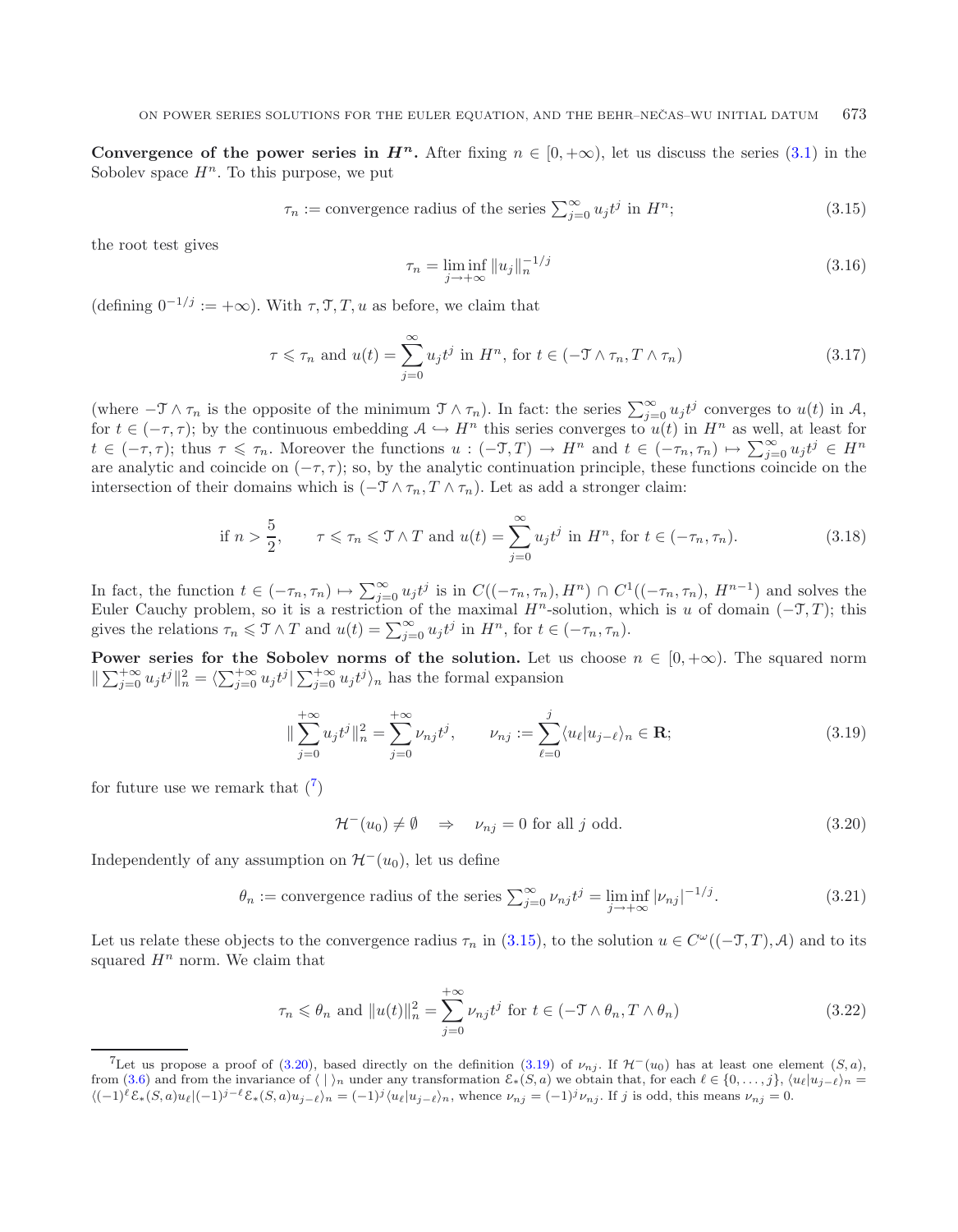(with  $-\mathcal{I}\wedge\theta_n$  the opposite of  $\mathcal{I}\wedge\theta_n$ ). In fact: the expansion  $u(t) = \sum_{j=0}^{+\infty} u_j t^j$ , converging in  $H^n$  for  $t \in (-\tau_n, \tau_n)$ , implies  $\tau_n \leq \theta_n$  and  $||u(t)||_n^2 = \sum_{j=0}^{+\infty} \nu_{nj} t^j$  for  $t \in (-\tau_n, \tau_n)$ . Moreover the functions  $t \in (-\mathcal{T}, T) \mapsto ||u(t)||_n^2$ and  $t \in (-\theta_n, \theta_n) \mapsto \sum_{j=0}^{+\infty} \nu_{nj} t^j$  are analytic and coincide on  $(-\tau_n, \tau_n)$ , so they coincide everywhere on the intersections of their domains, which is  $(-\mathcal{T} \wedge \theta_n, T \wedge \theta_n)$ . We now add to [\(3.22\)](#page-10-4) a stronger claim:

<span id="page-11-3"></span>
$$
\text{if } n > \frac{5}{2}, \quad \tau_n \leqslant \theta_n \leqslant \mathcal{T} \wedge T \text{ and } \|u(t)\|_n^2 = \sum_{j=0}^{+\infty} \nu_{nj} t^j \text{ for } t \in (-\theta_n, \theta_n). \tag{3.23}
$$

Let us prove this claim, assuming for example that  $\mathcal{T}\wedge T = T$ . If it were  $T < \theta_n$  we would infer  $\lim_{t\to T^-} ||u(t)||_n^2 =$  $\lim_{t\to T^-}\sum_{j=0}^{+\infty}\nu_{nj}t^j=\sum_{j=0}^{+\infty}\nu_{nj}T^j<+\infty$  (the first equality would hold due to [\(3.22\)](#page-10-4) and  $T\wedge\theta_n=T$ ; the subsequent two relations would hold because T would be inside the convergence interval of the series). On the other hand, since  $n > 5/2$ , the existence and finiteness of  $\lim_{t \to T^-} ||u(t)||_n^2$  would contradict [\(2.15\)](#page-4-1).

# 4. POWER SERIES FOR THE EULER EQUATION IN A PAPER OF BEHR, NECAS AND WU

<span id="page-11-2"></span><span id="page-11-0"></span>In the paper  $[6]$  $[6]$  mentioned above, the authors considered the power series  $(3.1)$  for the Euler equation on  $\mathbf{T}^3$ , with an initial datum  $u_0 \in \mathcal{A}$  given by

$$
u_0(x) = \sum_{k=\pm a, \pm b, \pm c} u_{0k} e^{ik \bullet x},
$$
  
\n
$$
a := (1, 1, 0), \quad b := (1, 0, 1), \quad c := (0, 1, 1);
$$
  
\n
$$
u_{0,\pm a} := (1, -1, 0), \quad u_{0,\pm b} := (1, 0, -1), \quad u_{0,\pm c} := (0, 1, -1).
$$
\n(4.1)

Like  $u_0$ , all the subsequent terms  $u_j$  are Fourier polynomials with rational coefficients (<sup>[8](#page-11-1)</sup>). Using rules equivalent to [\(3.2\)](#page-8-2), [\(2.5\)](#page-3-1), the terms  $u_j$  were determined in [\[6\]](#page-25-5) by computer algebra, for  $j = 1, 2, \ldots, 35$ . Computations were done with Mathematica for  $j = 1, \ldots, 10$ , and with a  $C_{++}$  program for  $j = 11, \ldots, 35$  (in the later case, approximating the rational coefficients with finite precision decimal numbers). After determining the  $u_i$ 's, the authors fixed their attention on the partial sums

$$
u^{(N)}(t) := \sum_{j=0}^{N} u_j t^j,
$$

whose  $N \to +\infty$  limit gives the solution  $u(t)$  of the Euler Cauchy problem, for all t such that the series converges. The previously mentioned computation of the  $u_j$ 's made available these partial sums for  $N = 0, 1, \ldots, 35$ ; the authors of [\[6\]](#page-25-5) computed the (squared) Sobolev norm

$$
||u^{(N)}(t)||_3^2 = \sum_{k \in \mathbf{Z}^3} |k|^6 |u_k^{(N)}(t)|^2
$$

<span id="page-11-1"></span>for the above values of  $N$ , and several values of  $t$ . Their main results were the following:

- (i) Setting  $t = 0.32$ , and analyzing the behavior of  $||u^{(N)}(0.32)||_3$  for N from 0 to 35, the authors found evidence that  $||u^{(N)}(0.32)||_3$  should approach a finite limit for  $N \to +\infty$ .
- (ii) Setting  $t = 0.35$ , the authors observed a rapid growth of  $||u^{(N)}(0.35)||_3$  for N ranging from 0 to 35, a fact suggesting that  $\lim_{N \to +\infty} ||u^{(N)}(0.35)||_3 = +\infty$ .
- (iii) A behavior as in (ii) was found to occur for slightly higher values of  $t$  (even though the authors suspected some rounding error to appear for  $t > 0.35$ .

<sup>&</sup>lt;sup>8</sup>For a more precise statement on these cofficients see our discussion of the datum  $u_0$  in the next section and, in particular, equation [\(5.9\)](#page-13-0).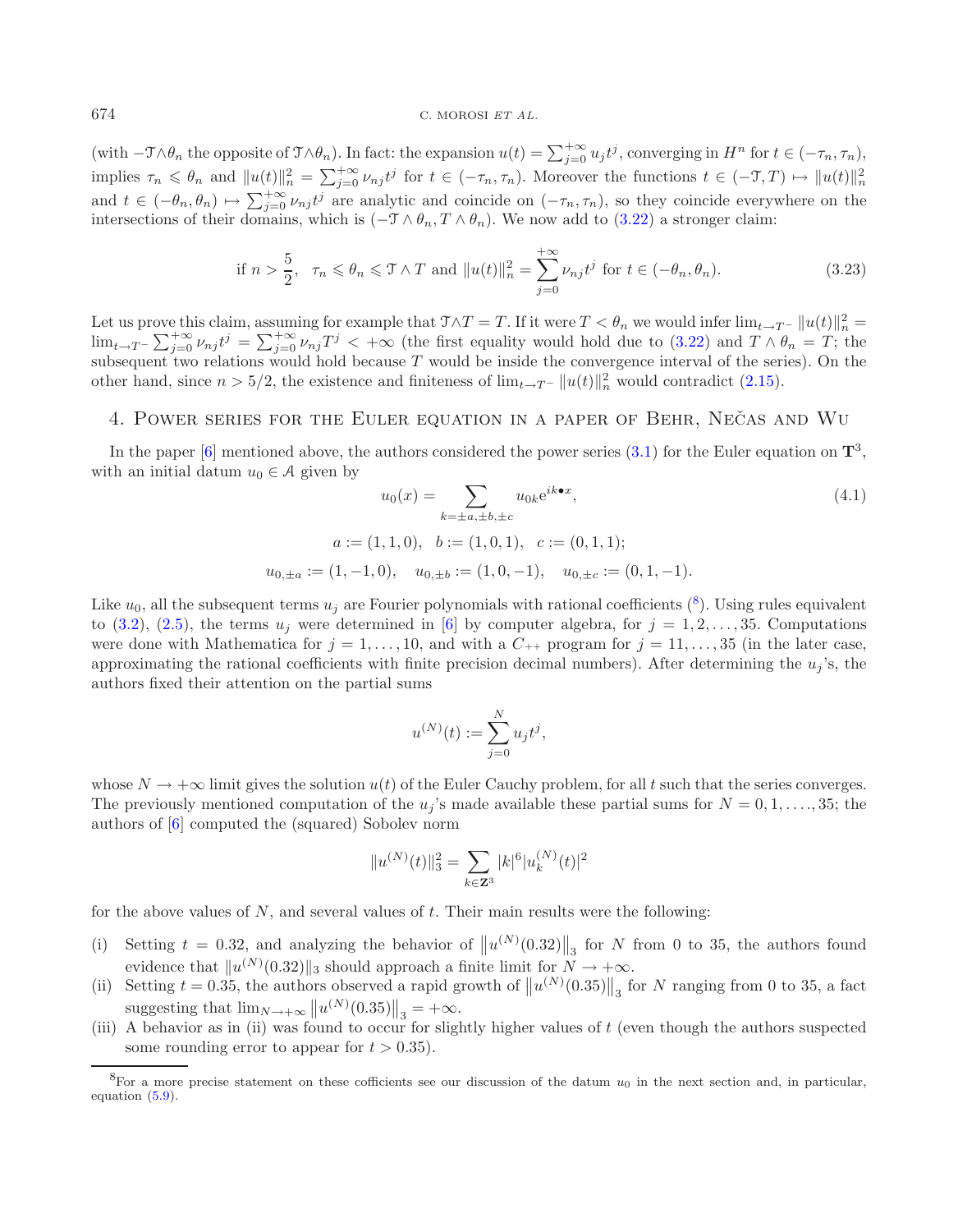The above results suggest that the series  $\sum_{j=0}^{+\infty} u_j t^j$  has a finite convergence radius  $\tau_3$  in  $H^3$ , with  $\tau_3 \in$  $(0.32, 0.35)$ .

Let us discuss this outcome from the viewpoint of the present paper, denoting with  $u$  the maximal  $A$ -solution of the Cauchy problem with this datum and recalling that this coincides with the maximal  $H^3$ -solution. The datum  $u_0$  possesses pseudo-symmetries (to be described in the next section); therefore, u has a time symmetric domain  $(-T, T)$  (in [\[6](#page-25-5)] this fact was not explicitly declared, but probably regarded as self-evident). According to our equation  $(3.18)$ , it is

$$
\tau_3 \leqslant T; \tag{4.2}
$$

in principle, it could be  $T = +\infty$ . In spite of this, the authors of [\[6\]](#page-25-5) spoke of a blow-up at  $\tau_3$ .

In the next two sections we present our computations on the power series for the Behr–Nec<sup>†</sup>as–Wu initial datum, with our interpretation of the results. Even though these calculations confirm the "experimental" out-comes (i)–(iii) of [\[6](#page-25-5)], we give evidence that the solution u of the Euler equation does not blow up close to  $\tau_3$ ; on the contrary, computing the power series for  $||u(t)||_3^2$  up the available order we obtain strong evidence that such a power series has a convergence radius  $\theta_3$  such that  $0.47 < \theta_3 < 0.50$ , which implies for the time T of existence of u the bound  $T \geqslant \theta_3 > 0.47$ . By a subsequent analysis relying on the technique of the Padé approximants, we show that a blow-up of  $u(t)$  might happen at a time larger than 0.48: more precisely, these computations give a somehow weak indication that T might be finite, with  $0.56 < T < 0.73$ .

## 5. OUR APPROACH TO THE POWER SERIES OF BEHR, NECAS AND WU

<span id="page-12-0"></span>Let us denote again with  $u_0$  the datum [\(4.1\)](#page-11-2) and consider its iterates  $u_j$  (j = 1, 2, ...), with the corresponding power series; like  $u_0$ , all the iterates  $u_i$  are Fourier polynomials with rational coefficients. Throughout the section, u is the maximal A-solution of the Euler equation with datum  $u_0$ .

**A** closer analysis of the Behr–Nečas–Wu initial datum: symmetry properties. The symmetry group  $\mathcal{H}(u_0)$  and the pseudo-symmetry space  $\mathcal{H}^{-}(u_0)$  (Eqs. [\(2.34\)](#page-7-4), [\(2.35\)](#page-7-5)) can be explicitly computed. For the first one, we find

<span id="page-12-3"></span>
$$
\mathcal{H}(u_0) = \{ (1,0), (1, i_2), (A, a_1), (A, a_2), (B, a_1), (B, a_2), (C, c_1), (C, c_2), (D, c_1), (D, c_2), (E, 0), (E, i_2) \}
$$
\n
$$
(5.1)
$$

<span id="page-12-2"></span>where 1 is the  $3 \times 3$  identity matrix, and

<span id="page-12-1"></span>
$$
A := \begin{pmatrix} 0 & 1 & 0 \\ 0 & 0 & 1 \\ 1 & 0 & 0 \end{pmatrix}, \quad B := \begin{pmatrix} 0 & -1 & 0 \\ -1 & 0 & 0 \\ 0 & 0 & -1 \end{pmatrix}
$$
(5.2)  

$$
C := \begin{pmatrix} 0 & 0 & 1 \\ 1 & 0 & 0 \\ 0 & 1 & 0 \end{pmatrix}, \quad D := \begin{pmatrix} -1 & 0 & 0 \\ 0 & 0 & -1 \\ 0 & -1 & 0 \end{pmatrix} \quad E := \begin{pmatrix} 0 & 0 & -1 \\ 0 & -1 & 0 \\ -1 & 0 & 0 \end{pmatrix};
$$

furthermore,  $i_2, a_1$ , etc., are the following elements of  $\mathbf{T}^3$ :

$$
i_2 := (\pi, \pi, \pi), \quad a_1 := (0, 0, \pi), \quad a_2 := (\pi, \pi, 0),
$$
  

$$
c_1 := (\pi, 0, 0), \quad c_2 := (0, \pi, \pi)
$$
 (5.3)

(of course, in the above  $\pi$  is short for  $\pi$  mod.  $2\pi Z$ ). Let us fix the attention on the reduced symmetry subgroup  $\mathcal{H}_R(u_0) = \{1, A, B, C, D, E\}$ ; it is readily checked that

$$
A3 = 1, B2 = 1, (BA)2 = 1
$$
\n
$$
C = A2, \quad D = AB, \quad E = A2B.
$$
\n(5.4)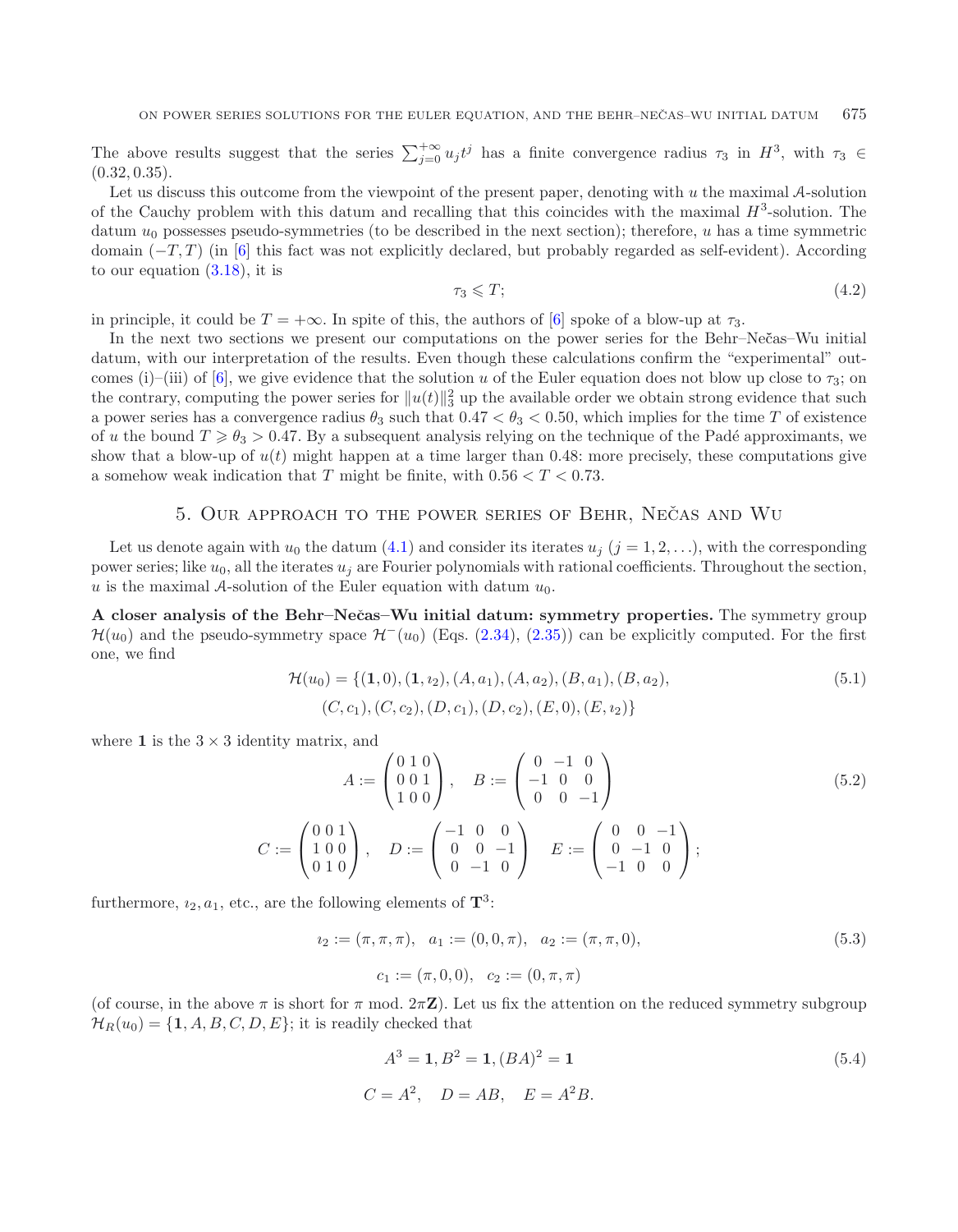So,  $\mathcal{H}_R(u_0)$  has two generators A, B; the first line in [\(5.4\)](#page-12-1) gives a presentation of this group in terms of generators and relations, while the second line expresses the other elements in terms of  $A, B$ . Using equation [\(5.4\)](#page-12-1), one recognizes a group isomorphism

<span id="page-13-2"></span>
$$
\mathcal{H}_R(u_0) \simeq \mathbf{D}_3 \tag{5.5}
$$

where the right-hand side indicates the dihedral group of order 3, formed by the symmetries of an equilateral triangle  $(9)$  $(9)$  $(9)$ .

Now we consider the full group  $\mathcal{H}(u_0)$  (with the product [\(2.22\)](#page-6-3)). It is easy to check that

$$
(A, a_1)^6 = (1, 0), (B, a_1)^2 = (1, 0), ((B, a_1)(A, a_1))^2 = (1, 0),
$$
  
\n
$$
(A, a_1)^2 = (C, c_2), (A, a_1)^3 = (1, i_2), (A, a_1)^4 = (A, a_2), (A, a_1)^5 = (C, c_1),
$$
  
\n
$$
(A, a_1)(B, a_1) = (D, c_2), (A, a_1)^2(B, a_1) = (E, i_2), (A, a_1)^3(B, a_1) = (B, a_2),
$$
  
\n
$$
(A, a_1)^4(B, a_1) = (D, c_1), (A, a_1)^5(B, a_1) = (E, 0).
$$
\n
$$
(5.6)
$$

So,  $\mathcal{H}(u_0)$  has two generators  $(A, a_1)$  and  $(B, a_1)$ ; the first line in [\(5.6\)](#page-13-2) gives a presentation of this group in terms of generators and relations, and the subsequent lines express the other elements in terms of the generators. One recognizes a group isomorphism

$$
\mathcal{H}(u_0) \simeq \mathbf{D}_6 \tag{5.7}
$$

where the right-hand side indicates the dihedral group of order 6, formed by the symmetries of a hexagon (see the previous footnote).

Let us pass to the pseudo-symmetry space  $\mathcal{H}^-(u_0)$ . One readily checks that this contains  $(-1, 0)$  (inducing the space reflection  $\mathcal{E}(-1, 0)$ :  $x \in \mathbf{T}^3 \mapsto -x$ ). From here and from the general result [\(2.40\)](#page-8-3), one obtains

<span id="page-13-0"></span>
$$
\mathcal{H}^{-}(u_{0}) = \mathcal{H}(u_{0})(-1,0) = \{(-1,0), (-1, i_{2}), (-A, a_{1}), (-A, a_{2}),(-B, a_{1}), (-B, a_{2}), (-C, c_{1}), (-C, c_{2}), (-D, c_{1}), (-D, c_{2}), (-E, 0), (-E, i_{2})\},
$$
\n
$$
(5.8)
$$

with  $A, B, ...$  and  $i_2, a_1, ...$  as in equations  $(5.2)$ – $(5.3)$ .

#### **Some consequences of the previous symmetry results.**

- (i) What we have stated in Section [3](#page-8-0) for an arbitrary initial datum holds, in particular, for the present datum  $u_0$ : the symmetries or pseudo-symmetries of  $u_0$  can be used to speed up the computation of the Fourier components of any iterate  $u_i$ . More precisely, if we know the Fourier component  $u_{i,k}$  for some k, using equations [\(3.10\)](#page-9-4), [\(3.11\)](#page-9-5) we readily obtain the components  $u_{j,Sk}$  for all  $S \in \mathcal{H}_R(u_0) \cup \mathcal{H}_R^-(u_0)$ .
- <span id="page-13-1"></span>(ii) As already noted, the pseudo-symmetry space  $\mathcal{H}^-(u_0)$  contains (-**1**, 0), corresponding to the space reflection. In terms of Fourier coefficients, the relation  $(3.11)$  with  $(S, a) = (-1, 0)$  takes the form  $u_{j,-k} = (-1)^j u_{j,k}$  for  $j = 0,1,2,...$  and  $k \in \mathbb{Z}^3$ . On the other hand, any iterate  $u_j$  is a real vector field, thus  $u_{j,-k} = \overline{u_{j,k}}$ ; in conclusion  $\overline{u_{j,k}} = (-1)^j u_{j,k}$ , which indicates that  $u_{j,k}$  is real for j even, and imaginary for j odd. Taking into account that the coefficients  $u_{i,k}$  are rational in any case, we conclude the following for each  $k \in \mathbb{Z}^3$ :

$$
u_{j,k} \in \mathbf{Q}^3 \text{ for } j = 0, 2, 4, \dots; \qquad u_{j,k} \in i\mathbf{Q}^3 \text{ for } j = 1, 3, 5, \dots \tag{5.9}
$$

(iii) In the sequel we are often interested in the partial sums  $u^{(N)}(t) := \sum_{j=0}^{N} u_j t^j$  and in their norms  $||u^{(N)}(t)||_n$ , especially for  $n = 3$ . Since  $\mathcal{H}^-(u_0) \neq \emptyset$ , as in  $(3.9)$  we have  $||u_N(t)||_n = ||u_N(-t)||_n$ .

<sup>&</sup>lt;sup>9</sup>For any integer  $n \in \{3, 4, \ldots\}$ , one denotes with  $D_n$  the dihedral group of order n; this is formed by the orthogonal transformations of the Euclidean plane  $\mathbb{R}^2$  into itself which preserve a regular polygon with n sides, centered at the origin. Denoting with id the identity map, with a the rotation of an angle  $2\pi/n$  and with b the reflection about anyone of the n symmetry axes of the polygon, one finds that  $a, b$  are generators of  $\mathbf{D}_n$  and fulfill the relations  $a^n = id$ ,  $b^2 = id$ ,  $(ba)^2 = id$ . The elements of  $\mathbf{D}_n$  are  $2n$ , and coincide with  $id, a, a^2, \ldots, a^{n-1}, b, ab, a^2b, \ldots, a^{n-1}b$ .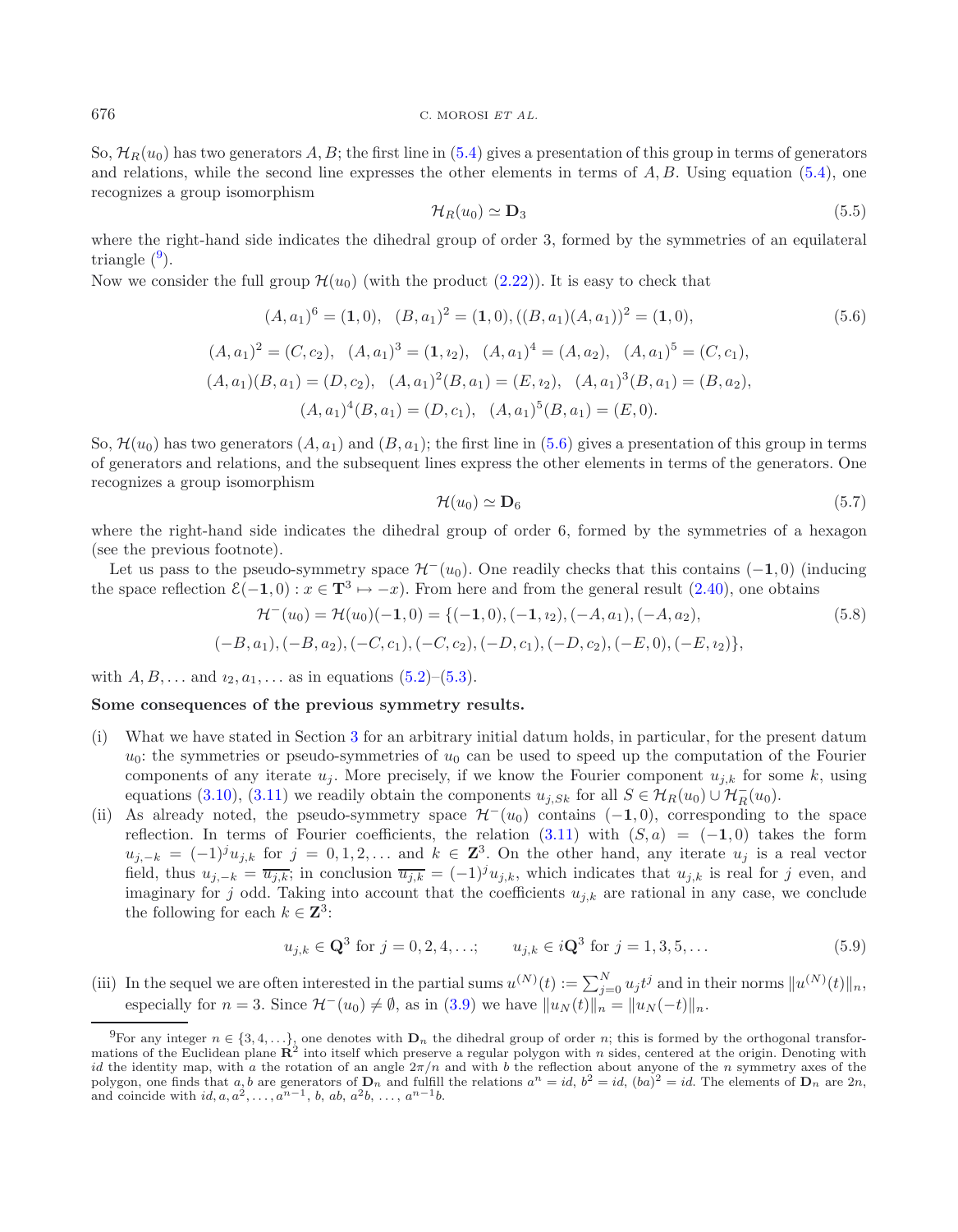(iv) Independently of any convergence consideration about the power series  $\sum_{j=0}^{+\infty} u_j t^j$ , the result  $\mathcal{H}^-(u_0) \neq \emptyset$ also ensures that the (maximal  $\mathcal{A}$ -) solution u of the Euler equation with datum u<sub>0</sub> has a symmetric domain  $(-T, T)$  (recall Eq.  $(2.32)$ ).

**Describing our computations.** We have considered again the power series  $(3.1)$  for the datum  $u_0$ ; to deal with this series we have written a program in Python, using the package gmpy [\[26](#page-25-22)] for fast arithmetics on rational numbers. This program implements equation  $(2.5)$  for P and the recursion rule  $(3.2)$ ; moreover, it takes into account the dihedral symmetries (and pseudosymmetries) of  $u_0$  to speed up computations. The program has been run to compute the terms  $u_j$  for  $j = 1, \ldots, 52$  (<sup>[10](#page-14-0)</sup>). Calculations have been performed on a PC with an Intel Core i7 CPU 860 at 2.8GHz and an 8GB RAM. The CPU time for  $u_i$  has been, for example: 1 second for  $j = 10$ , one minute for  $j = 20$ , half an hour for  $j = 30$ , 7 h for  $j = 40$  and 85 h for  $j = 52$ . Differently from [\[6](#page-25-5)], for all orders up to  $j = 52$  the Fourier coefficients  $u_{j,k}$  of  $u_j$  have been represented as elements of  $\mathbf{Q}^3$ or i**Q**3; so, no rounding errors related to finite precision arithmetics have been introduced in the calculation of the power series.

From the u<sub>j</sub>'s one determines the squared norms  $||u_j||_3^2 = \sum_{k \in \mathbb{Z}^3} |k|^6 |u_{j,k}|^2$ , the partial sums  $u^{(N)}(t) :=$  $\sum_{j=0}^{N} u_j t^j$  and their squared norms  $||u^{(N)}(t)||_3^2 = \sum_{k \in \mathbf{Z}^3} |k|^6 |u_k^{(N)}(t)|^2$   $(N = 1, ..., 52)$ . Each  $||u_j||_3^2$  is a rational number and  $||u^{(N)}(t)||_3^2$  is a polynomial of order 2N in t, with rational coefficients, containing only even powers of t; furthermore, the coefficients of  $t^0$  and  $t^{2N}$  in  $||u^{(N)}(t)||_3^2$  are  $||u_0||_3^2$  and  $||u_N||_3^2$ , respectively.

Our computations of the above norms, up to  $j = 52$  or  $N = 52$ , have been done using the previously mentioned Python program. These calculations have been relatively quick: for example, the computation of  $||u^{(52)}(t)||_3^2$  has required a CPU time of about 3 h. As first examples of our results, we report the following ones:

$$
||u_0||_3^2 = 96, \quad ||u_1||_3^2 = 6912, \quad ||u_2||_3^2 = 45440,
$$
\n
$$
||u_3||_3^2 = \frac{3695360}{9}, \quad ||u_4||_3^2 = \frac{1366793248}{675}, \quad ||u_5||_3^2 = \frac{2243123779689032}{186046875}.
$$
\n
$$
(5.10)
$$

 $\|u_{52}\|_3^2$  is a ratio of integers where the numerator and the denominator have 19515 and 19463 digits, respectively. Table [1](#page-16-0) reports  $||u_j||_3^2$  for  $j = 0, \ldots, 52$ , in the 16 digits decimal representation.

Let us pass to the squared norms  $||u^{(N)}(t)||_3^2$ . As an example, the result for  $N = 5$  is

<span id="page-14-1"></span>
$$
||u^{(5)}(t)||_3^2 = 96 + 6656t^2 + \frac{258304}{9}t^4 + \frac{104566912}{525}t^6
$$
  

$$
-\frac{9513575648}{70875}t^8 + \frac{2243123779689032}{186046875}t^{10}.
$$
 (5.11)

<span id="page-14-0"></span>There is no room to report here the results obtained for all the other values of  $N$ , especially in the rational form for the coefficients. However, we can write some of them in the 16 digits precision; in particular,

$$
||u^{(52)}(t)||_3^2 = 96 + 6656 t^2 + 2.87004444444444 \times 10^4 t^4 + 1.993359937918871 \times 10^5 t^6 \qquad (5.12)
$$
  
+1.058054454761424 × 10<sup>5</sup> t<sup>8</sup> + 1.781444415306641 × 10<sup>6</sup> t<sup>10</sup> + 2.740017914111055 × 10<sup>6</sup> t<sup>12</sup>  
-7.321985472578865 × 10<sup>6</sup> t<sup>14</sup> + 4.183410651491110 × 10<sup>6</sup> t<sup>16</sup> + 1.457483700816015 × 10<sup>8</sup> t<sup>18</sup>  
-1.768517246168822 × 10<sup>8</sup> t<sup>20</sup> + 4.196205149715839 × 10<sup>8</sup> t<sup>22</sup> + 3.648789154816725 × 10<sup>9</sup> t<sup>24</sup>  
-2.178830191383206 × 10<sup>10</sup> t<sup>26</sup> - 1.394064522752687 × 10<sup>10</sup> t<sup>28</sup> + 2.954202883502504 × 10<sup>11</sup> t<sup>30</sup>

<sup>&</sup>lt;sup>10</sup>To test the reliability of this program, the calculation of some of the  $u'_j s$  has been checked in two independent ways. These checks have been done by means of other two programs, which implement equations  $(2.5)$ – $(3.2)$  accepting as an initial datum  $u_0$ any Fourier polynomial; these do not refer to any symmetry property of  $u_0$ . The first of these programs, written in Mathematica, has been used to compute the  $u_j$ 's up to order  $j = 13$ ; the second program, written in Python, has been used for a calculation up to  $j = 43$ .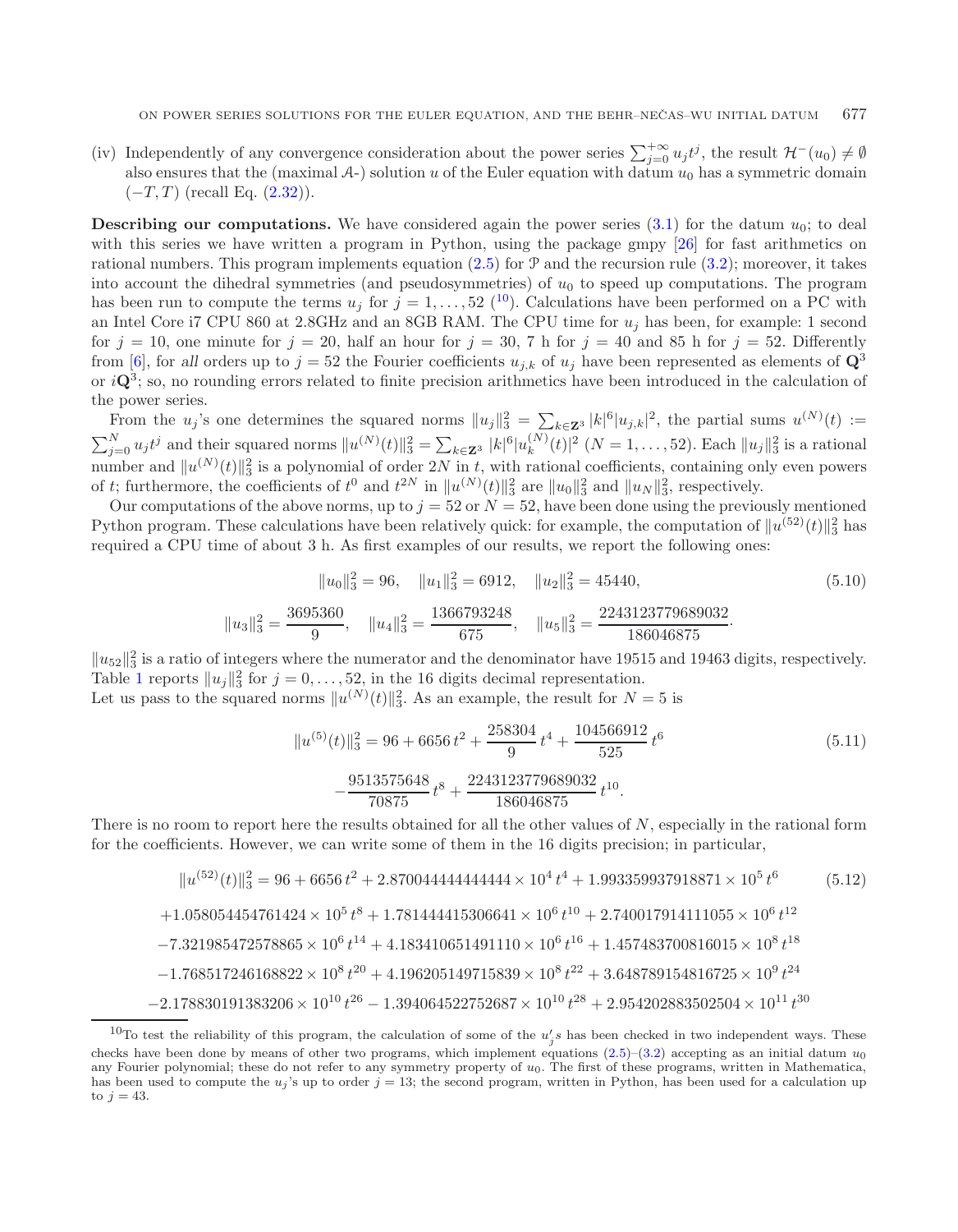$+1.283692616423054 \times 10^{11} t^{32} - 4.543575106022102 \times 10^{12} t^{34} + 4.789569007452901 \times 10^{12} t^{36}$  $+2.830635227431622 \times 10^{13} t^{38} + 4.470168139346678 \times 10^{13} t^{40} - 6.910532995061547 \times 10^{14} t^{42}$  $+1.457019276470951 \times 10^{14} t^{44} + 9.053007124662626 \times 10^{15} t^{46} - 8.939780851014422 \times 10^{15} t^{48}$  $-1.019952729404346 \times 10^{17} t^{50} + 1.137772938577812 \times 10^{17} t^{52} + 1.644161010427522 \times 10^{18} t^{54}$  $-4.571936581656874 \times 10^{18} t^{56} - 3.140936865806385 \times 10^{19} t^{58} + 2.408085513008218 \times 10^{21} t^{60}$  $-1.107900217253947 \times 10^{23} t^{62} + 4.186064092726056 \times 10^{24} t^{64} - 1.674853723772203 \times 10^{26} t^{66}$  $+6.911508987260593 \times 10^{27} t^{68} - 2.698282390313396 \times 10^{29} t^{70} + 9.951375797771149 \times 10^{30} t^{72}$  $-3.558771163372845 \times 10^{32} t^{74} + 1.232107326257251 \times 10^{34} t^{76} - 4.045044388392564 \times 10^{35} t^{78}$  $+1.242344004413423 \times 10^{37} t^{80} - 3.561397641466941 \times 10^{38} t^{82} + 9.520206481050174 \times 10^{39} t^{84}$  $-2.357932432543021 \times 10^{41} t^{86} + 5.354229494719748 \times 10^{42} t^{88} - 1.103667607665446 \times 10^{44} t^{90}$  $+2.052382635232918 \times 10^{45} t^{92} - 3.436006560519912 \times 10^{46} t^{94} + 5.184487278969682 \times 10^{47} t^{96}$  $-7.072466985323957 \times 10^{48} t^{98} + 8.759614973466463 \times 10^{49} t^{100} - 9.896987665647683 \times 10^{50} t^{102}$  $+1.025058601409640 \times 10^{52} t^{104}.$ 

The rest of the paper reports a number of facts stemming from our computations, with the interpretation that we suggest for them.

<span id="page-15-0"></span>**Verification of the outcomes of**  $[6]$  $[6]$  **on**  $||u^{(N)}(t)||_3^2$ **. Our computations based on the systematic use of** rational numbers have given essentially the same results as in [\[6\]](#page-25-5) about  $||u^{(N)}(t)||_3^2$  as a function of N, in the two cases  $t = 0.32$  and  $t = 0.35$ . So,  $||u^{(N)}(0.32)||_3^2$  seems to approach a limit value for large N, while  $||u^{(N)}(0.35)||_3^2$ grows rapidly with  $N$ ; our use of rational coefficients ensures that such a rapid growth is not due to cumulative rounding errors. In Figures [1](#page-17-0)[–2,](#page-17-1) we report  $||u^{(N)}(t)||_3^2$  as a function of  $N \in \{0, \ldots, 52\}$ , in the two cases  $t = 0.32$ and  $t = 0.35$ ; these figures are very similar to the ones at the bottom of pages 235 and 236 of [\[6\]](#page-25-5), respectively (but comparison requires a rescaling, since the  $H^3$  norm employed in [\[6\]](#page-25-5) differs from ours by a constant factor).

We agree with  $[6]$  in interpreting these results as indications that the power series for this initial datum has a finite  $H^3$ -convergence radius  $\tau_3$ , with  $\tau_3 \in (0.32, 0.35)$ .

Further evidence on the  $H^3$ -convergence radius of the power series. This comes from the root test  $(3.16)$  for  $n = 3$ :

<span id="page-15-1"></span>
$$
\tau_3 = \liminf_{j \to +\infty} \|u_j\|_3^{-1/j}.\tag{5.13}
$$

Figure [3](#page-17-2) represents  $||u_j||_3^{-1/j}$  as a function of  $j \in \{1,\ldots,52\}$ . For  $j = 36,38,\ldots,52$  we have a very good interpolation <sup>1</sup>.<sup>38458</sup>

$$
||u_j||_3^{-1/j} \simeq 0.32158 - \left(\frac{1.20125}{j}\right)^{1.38458},\tag{5.14}
$$

(obtained assuming for the interpolant the form  $A - (B/j)^c$ , and applying the least squares criterion).

The right-hand side of  $(5.14)$  approximates  $||u_j||_3^{-1/j}$  with a mean quadratic error  $\lt 10^{-5}$  (averaging, as indicated, for  $j = 36, 38, \ldots, 52$ ; if we average over the larger range  $j = 16, 18, \ldots, 52$ , the mean quadratic error is  $< 10^{-4}$ ). Assuming that [\(5.14\)](#page-15-0) approximates  $||u_j||_3^{-1/j}$  with a similar precision for arbitrarily large j, but keeping cautiously only two digits in our final guess we conclude with an estimate

$$
0.32 < \tau_3 < 0.33. \tag{5.15}
$$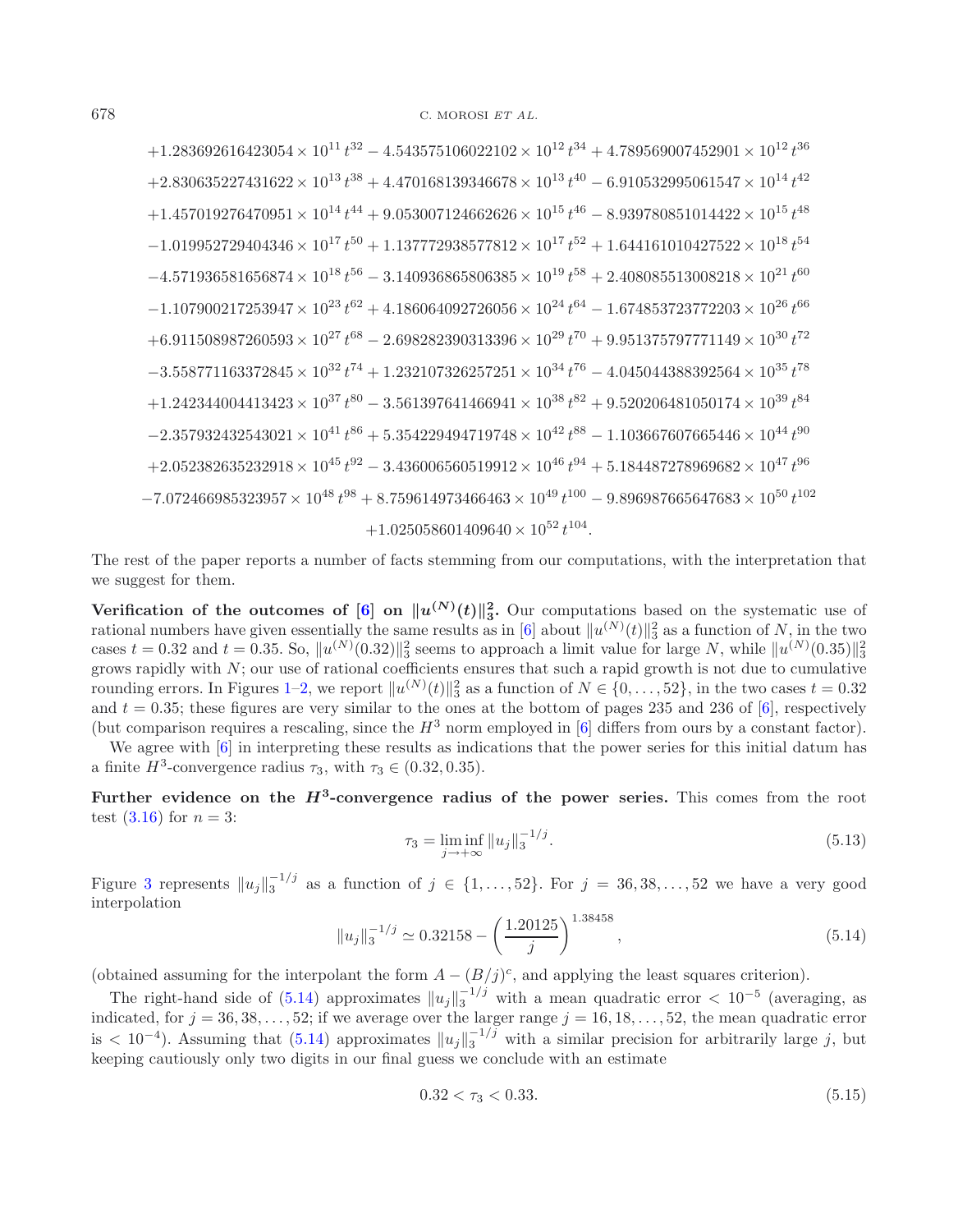| Ĵ              | $  u_j  _3^2$                      | j  | $  u_j  _3^2$                      |
|----------------|------------------------------------|----|------------------------------------|
| 1              | 6912                               | 27 | $4.070323867244879 \times 10^{27}$ |
| $\overline{2}$ | 45440                              | 28 | $3.800202819232687 \times 10^{28}$ |
| 3              | $4.105955555555556 \times 10^5$    | 29 | $3.554589555246873 \times 10^{29}$ |
| 4              | $2.024878885925926 \times 10^6$    | 30 | $3.330557264153261 \times 10^{30}$ |
| 5              | $1.205676676745595 \times 10^7$    | 31 | $3.125627141295364 \times 10^{31}$ |
| 6              | $8.452219877103332 \times 10^7$    | 32 | $2.937654907691943 \times 10^{32}$ |
| 7              | $6.152775603322622 \times 10^8$    | 33 | $2.764771414352126 \times 10^{33}$ |
| 8              | $4.791192836997696 \times 10^9$    | 34 | $2.605347861791808 \times 10^{34}$ |
| 9              | $3.628869598772102 \times 10^{10}$ | 35 | $2.457968790658826 \times 10^{35}$ |
| 10             | $2.825486371143428 \times 10^{11}$ | 36 | $2.321406184470901 \times 10^{36}$ |
| 11             | $2.228507964437443 \times 10^{12}$ | 37 | $2.194593722846032 \times 10^{37}$ |
| 12             | $1.821213808657725 \times 10^{13}$ | 38 | $2.076602420620089 \times 10^{38}$ |
| 13             | $1.539790191793044 \times 10^{14}$ | 39 | $1.966618988613002 \times 10^{39}$ |
| 14             | $1.341372343677860 \times 10^{15}$ | 40 | $1.863927582086700 \times 10^{40}$ |
| 15             | $1.190159209731028 \times 10^{16}$ | 41 | $1.767894900465337 \times 10^{41}$ |
| 16             | $1.066432595016119 \times 10^{17}$ | 42 | $1.677958174980847 \times 10^{42}$ |
| 17             | $9.598519025230687 \times 10^{17}$ | 43 | $1.593615440091581 \times 10^{43}$ |
| 18             | $8.662788463495777 \times 10^{18}$ | 44 | $1.514417532673484 \times 10^{44}$ |
| 19             | $7.840631870939454 \times 10^{19}$ | 45 | $1.439961389630372 \times 10^{45}$ |
| 20             | $7.122921654632158 \times 10^{20}$ | 46 | $1.369884345517744 \times 10^{46}$ |
| 21             | $6.499436510134908 \times 10^{21}$ | 47 | $1.303859232337703 \times 10^{47}$ |
| 22             | $5.957837347113741 \times 10^{22}$ | 48 | $1.241590147950303 \times 10^{48}$ |
| 23             | $5.485035371335649 \times 10^{23}$ | 49 | $1.182808795435820 \times 10^{49}$ |
| 24             | $5.068929708200902 \times 10^{24}$ | 50 | $1.127271314453561 \times 10^{50}$ |
| 25             | $4.699401376031744 \times 10^{25}$ | 51 | $1.074755536205362 \times 10^{51}$ |
| 26             | $4.368534165204974 \times 10^{26}$ | 52 | $1.025058601409640 \times 10^{52}$ |

<span id="page-16-0"></span>TABLE 1. The squared norms  $||u_j||_3^2$ .

<span id="page-16-1"></span>**Remainder estimates for the series expansion of**  $u(t)$  **in**  $H^3$ **. Let**  $N \in \{0, 1, 2, \ldots\}$ **; of course** 

$$
u(t) - u^{(N)}(t) = \sum_{j=N+1}^{+\infty} u_j t^j \qquad \text{for } t \in (-\tau_3, \tau_3); \tag{5.16}
$$

this implies

$$
||u(t) - u^{(N)}(t)||_3 \le \sum_{j=N+1}^{+\infty} ||u_j||_3 |t|^j \quad \text{for } t \in (-\tau_3, \tau_3). \tag{5.17}
$$

To go on, we need a guess on the behavior of the norms  $||u_j||_3$ . To this purpose, let us consider the sequence

$$
\mu_{3j} := 0.32^j \, \|u_j\|_3 \qquad (j = 0, 1, 2 \ldots), \tag{5.18}
$$

recalling that 0.32 is the lower bound for  $\tau_3$  in [\(5.15\)](#page-15-1). From the norms available up to  $j = 52$ , we can check that  $(\mu_{3j})$  is decreasing while j ranges in  $\{1, 2, \ldots, 52\}$ ; by extrapolation, let us assume that  $(\mu_{3j})$  is decreasing on the infinite set  $\{1, 2, \ldots\}$ . So,  $\mu_{3j} \leq \mu_{3N}$  for integer  $j \geq N \geq 1$ , *i.e.*,

$$
||u_j||_3 \leqslant \frac{\mu_{3N}}{0.32^j} \qquad \text{for } j \geqslant N \geqslant 1. \tag{5.19}
$$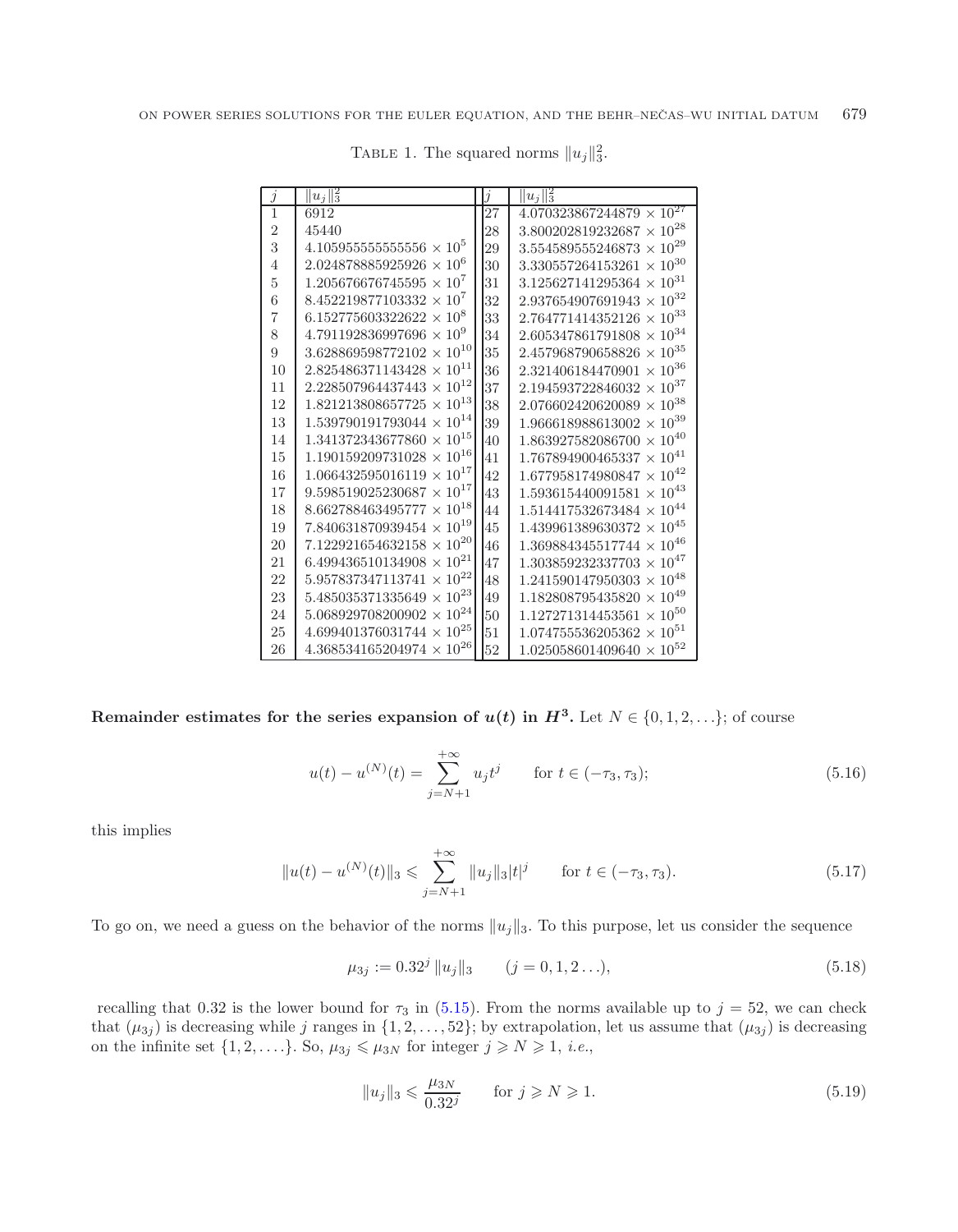<span id="page-17-0"></span>

FIGURE 1.  $||u^{(N)}(0.32)||$  $\frac{2}{3}$  as a function of  $N \in \{0, 1, ..., 52\}.$ 

<span id="page-17-1"></span>

FIGURE 2.  $||u^{(N)}(0.35)||$  $\frac{2}{3}$  as a function of  $N \in \{0, 1, ..., 52\}.$ 

<span id="page-17-2"></span>

FIGURE 3.  $||u_j||_3^{-1/j}$  as a function of  $j \in \{1, ..., 52\}$ .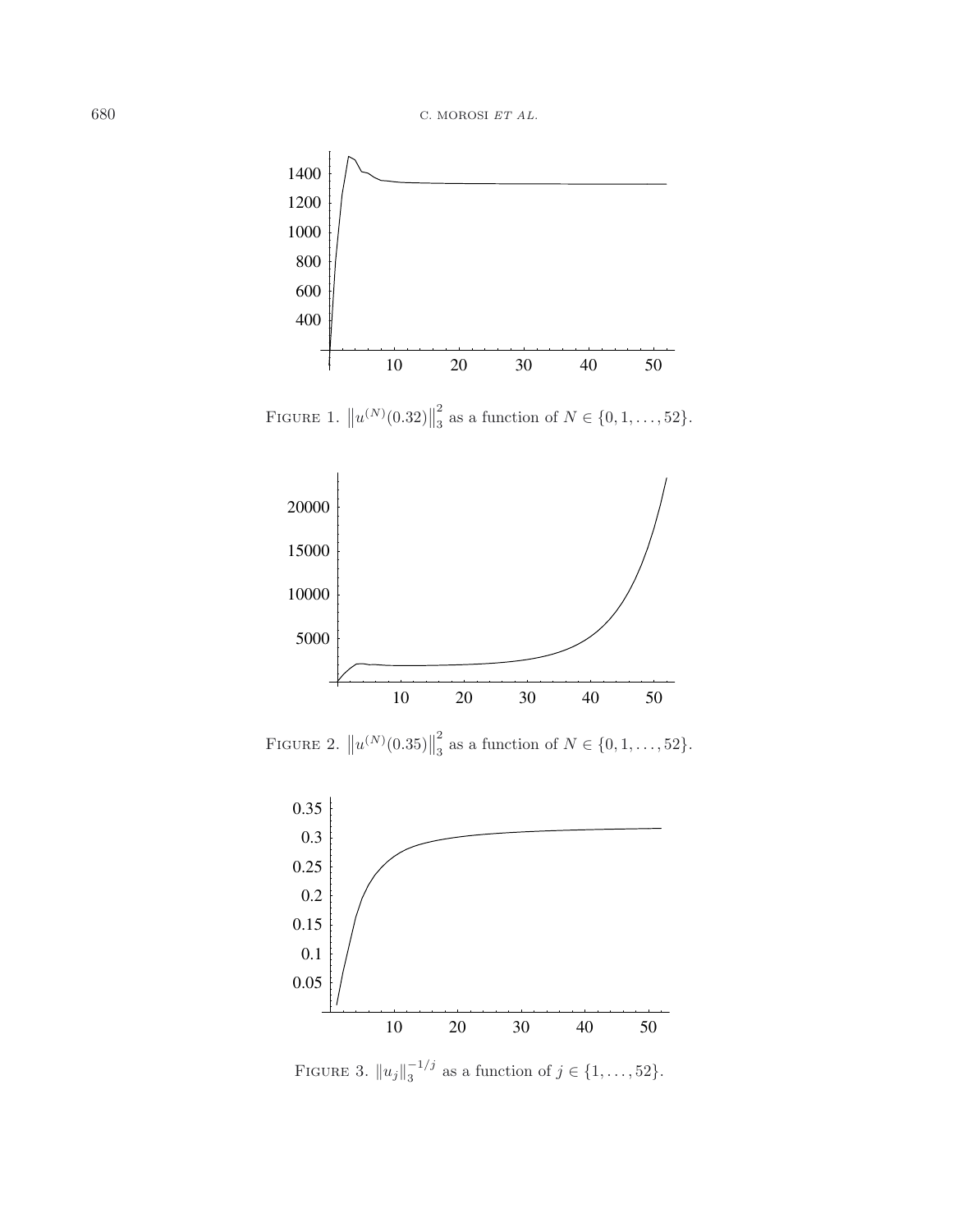<span id="page-18-0"></span>For  $t \in (-0.32, 0.32)$ , inserting this inequality into  $(5.17)$  we get  $||u(t) - u^{(N)}(t)||_3 \le \mu_{3N} \sum_{j=N+1}^{+\infty} |t/0.32|^j =$  $\mu_{3N}|t/0.32|^{N+1}\sum_{j=0}^{+\infty}|t/0.32|^{j}, i.e.,$ 

$$
||u(t) - u^{(N)}(t)||_3 \le \mu_{3N} \frac{|t/0.32|^{N+1}}{1 - |t/0.32|} \text{ for } t \in (-0.32, 0.32), N \in \{1, 2, 3, \ldots\}.
$$
 (5.20)

Of course, this is a conjecture based on the previous extrapolation. For the practical application of the remainder estimate [\(5.20\)](#page-18-0), we mention that (rounding up from above)

<span id="page-18-3"></span><span id="page-18-2"></span>
$$
\mu_{3\,5} = 11.7, \ \mu_{3\,10} = 5.99, \ \mu_{3\,20} = 3.39, \n\mu_{3\,30} = 2.61, \ \mu_{3\,40} = 2.20, \ \mu_{3\,52} = 1.88.
$$
\n(5.21)

**No blow-up at**  $\tau_3$ **. After accumulating indications that the Taylor series for**  $u(t)$  **has an**  $H^3$ **-convergence radius**  $\tau_3 \in (0.32, 0.33)$ , in the rest of the section we will present evidence that  $u(t)$  does not blow up at  $t = \tau_3$ .

The power series for  $||u(t)||_3^2$ ; an indication that  $u(t)$  exists up to  $t = 0.47$  at least. The results  $(3.19)$ – $(3.20)$  with  $n = 3$  give a formal series expansion

$$
\left\| \sum_{j=0}^{+\infty} u_j t^j \right\|_3^2 = \sum_{j=0}^{+\infty} \nu_{3j} t^j, \quad \nu_{3j} := \sum_{\ell=0}^j \langle u_\ell | u_{j-\ell} \rangle_3 \in \mathbf{R}, \quad \nu_{3j} = 0 \quad \text{for } j \text{ odd};
$$
 (5.22)

the series  $\sum_{j=0}^{+\infty} \nu_{3j} t^j$  has a convergence radius

$$
\theta_3 = \liminf_{j \to +\infty} |\nu_{3j}|^{-1/j}.
$$
\n(5.23)

Recalling that  $(-T, T)$  is the domain of the solution u, we know (from [\(3.23\)](#page-11-3)) that

<span id="page-18-1"></span>
$$
\tau_3 \le \theta_3 \le T, \qquad \|u(t)\|_3^2 = \sum_{j=0}^{+\infty} \nu_{3j} t^j \qquad \text{for } t \in (-\theta_3, \theta_3). \tag{5.24}
$$

In the sequel, for  $N = 0, 1, 2, \ldots$  we also consider the partial sums

$$
\nu_3^{(N)}(t) := \sum_{j=0}^{N} \nu_{3j} t^j.
$$
\n(5.25)

Of course,  $u^{(N)}(t) = \sum_{j=0}^{N} u_j t^j$  is such that  $u(t) = u^{(N)}(t) + O(t^{N+1})$  for  $t \to 0$ ; this implies  $||u(t)||_3^2$  $||u^{(N)}(t)||_3^2 + O(t^{N+1}),$  whence

$$
\nu_3^{(N)}(t) = \|u^{(N)}(t)\|_3^2 \Big|_{t^k \to 0 \text{ for } k > N}.\tag{5.26}
$$

With this remark, the previuos computations of  $||u^{(N)}(t)||_3^2$  up to  $N = 52$  also give the partial sums  $\nu_3^{(N)}(t)$  for  $N \leq 52$  or, equivalently, the coefficients  $\nu_{3j}$  for  $j \leq 52$ . For example,

$$
\nu_{30} = 96, \quad \nu_{32} = 6656, \quad \nu_{34} = \frac{258304}{9}, \quad \nu_{36} = \frac{2825587712}{14175},
$$
\n
$$
\nu_{38} = \frac{52545219363488}{496621125}, \quad \nu_{310} = \frac{10025320340466597351685768}{5627635784943046875};
$$
\n
$$
(5.27)
$$

 $\nu_{352}$  is a ratio of integers where the numerator and the denominator have 2610 and 2593 digits, respectively.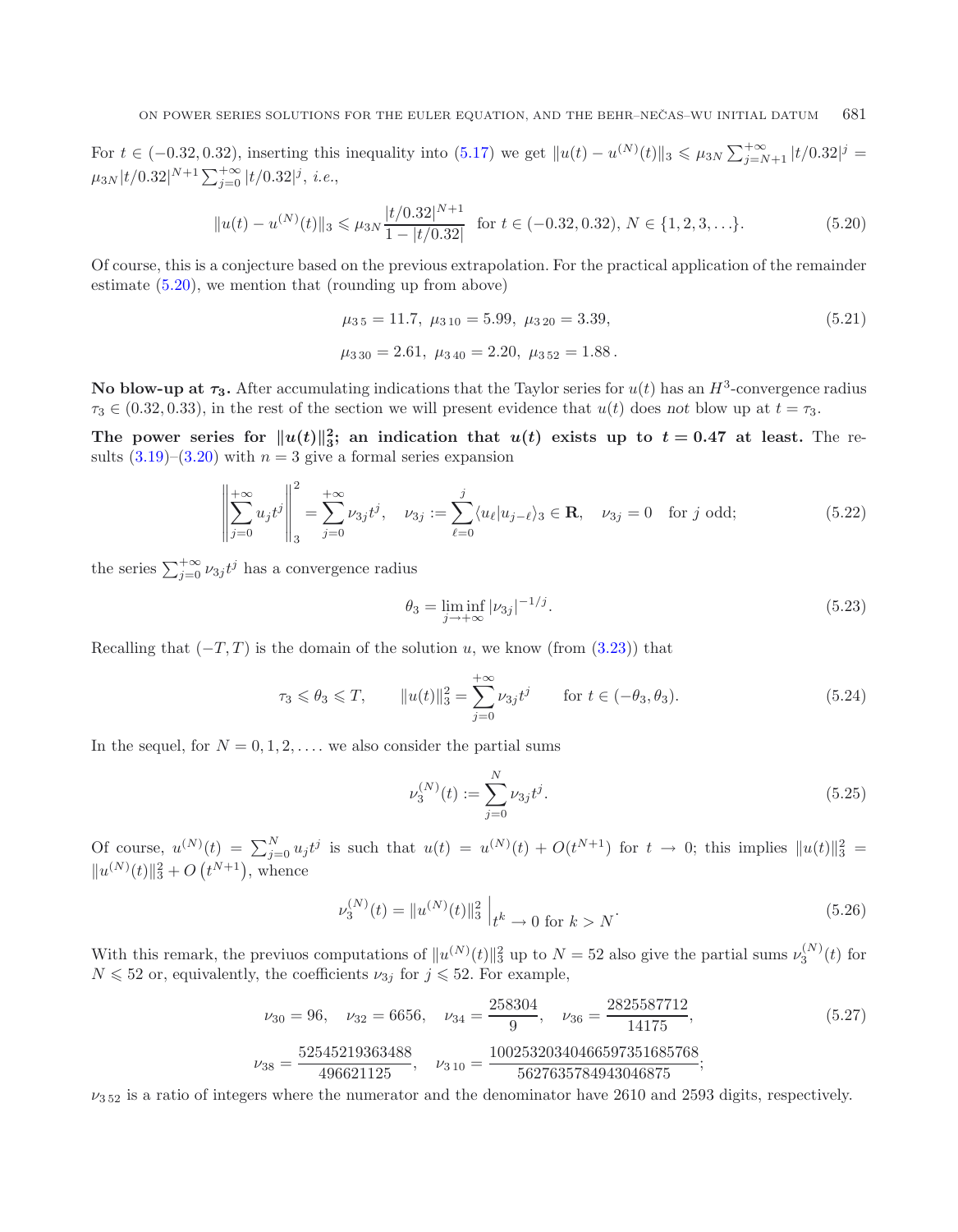<span id="page-19-0"></span>

FIGURE 4.  $\nu_3^{(N)}(0.45)$  as a function of  $N \in \{0, 2, ..., 50, 52\}.$ 



FIGURE 5.  $\nu_3^{(N)}(0.50)$  as a function of  $N \in \{0, 2, ..., 50, 52\}.$ 

The 16-digits representation of the coefficients  $\nu_{3j}$  for all  $j \in \{0,\ldots,52\}$  can be obtained from equations  $(5.12)$ – $(5.26)$ ; more precisely,

<span id="page-19-1"></span>
$$
\nu_{3j} = \text{coefficient of } t^j \text{ in (5.12), for } j = 0, \dots, 52. \tag{5.28}
$$

From the above data, one can try to make predictions on the convergence radius  $\theta_3$  of the series  $\sum_{j=0}^{+\infty} \nu_{3j} t^j$ . In Figures [4–](#page-19-0)[7](#page-20-1) we report the partial sums  $\nu_3^{(N)}(t)$  as functions of  $N \in \{0, 2, \ldots, 50, 52\}$ , in the four cases  $t = 0.45, 0.50, 0.55, 0.60$ . For  $t = 0.45$ , the function  $N \mapsto \nu_3^{(N)}(t)$  seems to approach a limit value for large N. The situation is not clear for  $t = 0.50$ , due to the appearance of small oscillations; for  $t = 0.55$  and  $t = 0.60$ , the oscillations of  $N \mapsto \nu_3^{(N)}(t)$  are large and their amplitude increases with N. We regard these results as indicating that  $\sum_{j=0}^{+\infty} \nu_{3j} t^j$  is convergent for  $t \leq 0.45$  and not convergent for  $t \geq 0.55$ ; in other words, for the convergence radius we have a conjectural estimate

$$
0.45 < \theta_3 < 0.55. \tag{5.29}
$$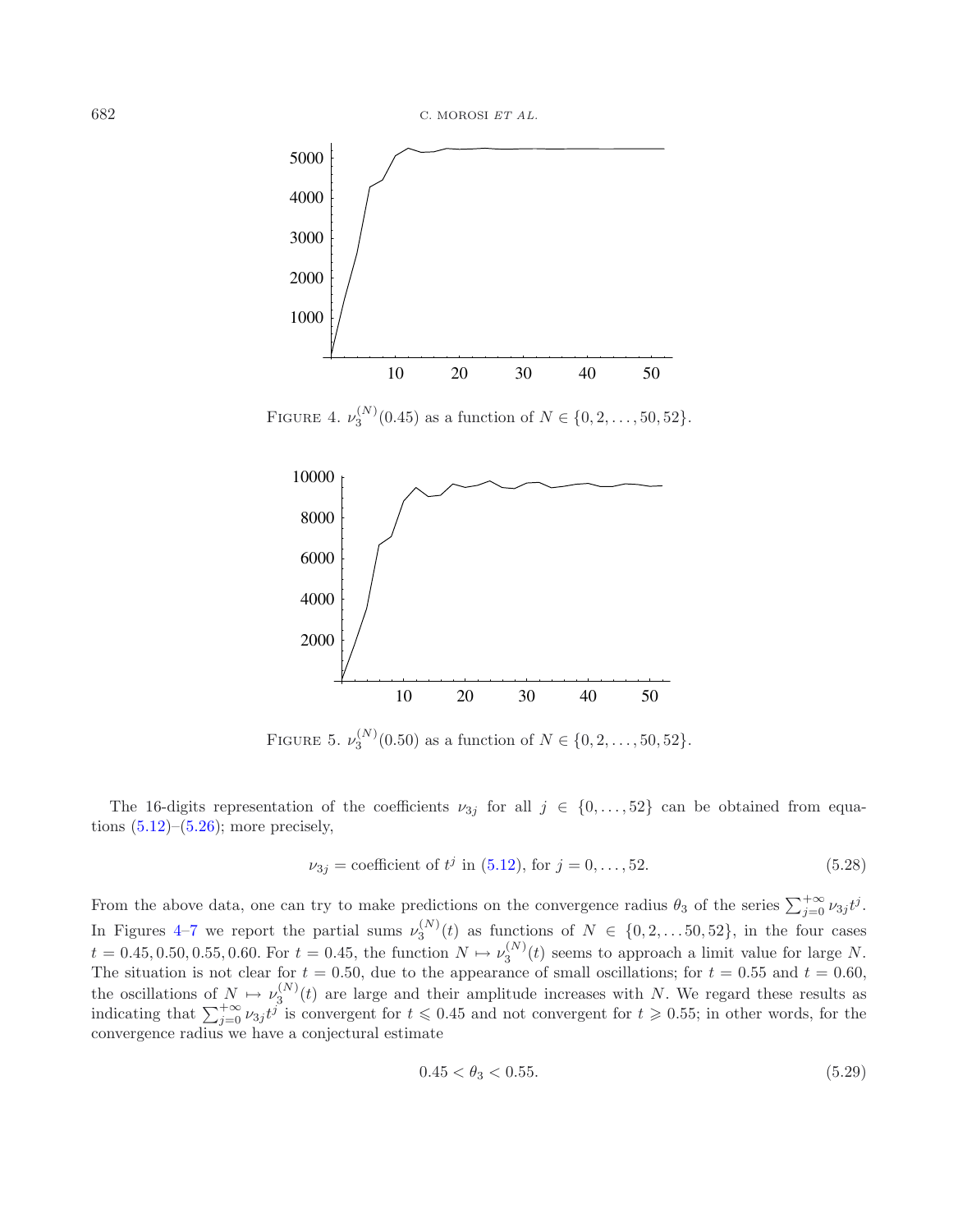

FIGURE 6.  $\nu_3^{(N)}(0.55)$  as a function of  $N \in \{0, 2, ..., 50, 52\}.$ 

<span id="page-20-2"></span><span id="page-20-1"></span>

<span id="page-20-0"></span>FIGURE 7.  $\nu_3^{(N)}(0.60)$  as a function of  $N \in \{0, 2, ..., 50, 52\}.$ 

Another way to estimate  $\theta_3$  comes from the root test [\(5.23\)](#page-18-2). Figure [8](#page-21-1) is a graph of  $|\nu_{3j}|^{-1/j}$  as a function of  $j \in \{2, 4, ..., 50, 52\}$ . For  $j = 36, 38, ..., 52$ , there is a fairly good interpolation

$$
|\nu_{3j}|^{-1/j} \simeq 0.484 - \left(\frac{8.48}{j}\right)^{2.19} \tag{5.30}
$$

(obtained assuming for the interpolant the form  $A - (B/j)^c$ , and applying the least squares criterion); here, the right-hand side approximates  $|\nu_{3j}|^{-1/j}$  with a mean quadratic error  $< 0.01$  (let us repeat it, for j between 36 and 52). Assuming that the above interpolant behaves similarly for all larger (even)  $j$ , and considering  $\theta_3 = \liminf_{j \to +\infty} |\nu_{3j}|^{-1/j}$  we are led to use  $0.484 \pm 0.01$  as upper and lower bounds for it; rounding up to two digits we obtain the inequality

$$
0.47 < \theta_3 < 0.50,\tag{5.31}
$$

which is compatible with [\(5.29\)](#page-19-1). Now, recalling that  $\theta_3$  is a lower bound on the time of existence T of the solution  $u$  (see  $(5.24)$ ), we are led to the final estimate

$$
0.47 < T \leqslant +\infty. \tag{5.32}
$$

In particular, as anticipated, we have indications that u does not blow up near the  $H^3$ -convergence radius  $\tau_3$ .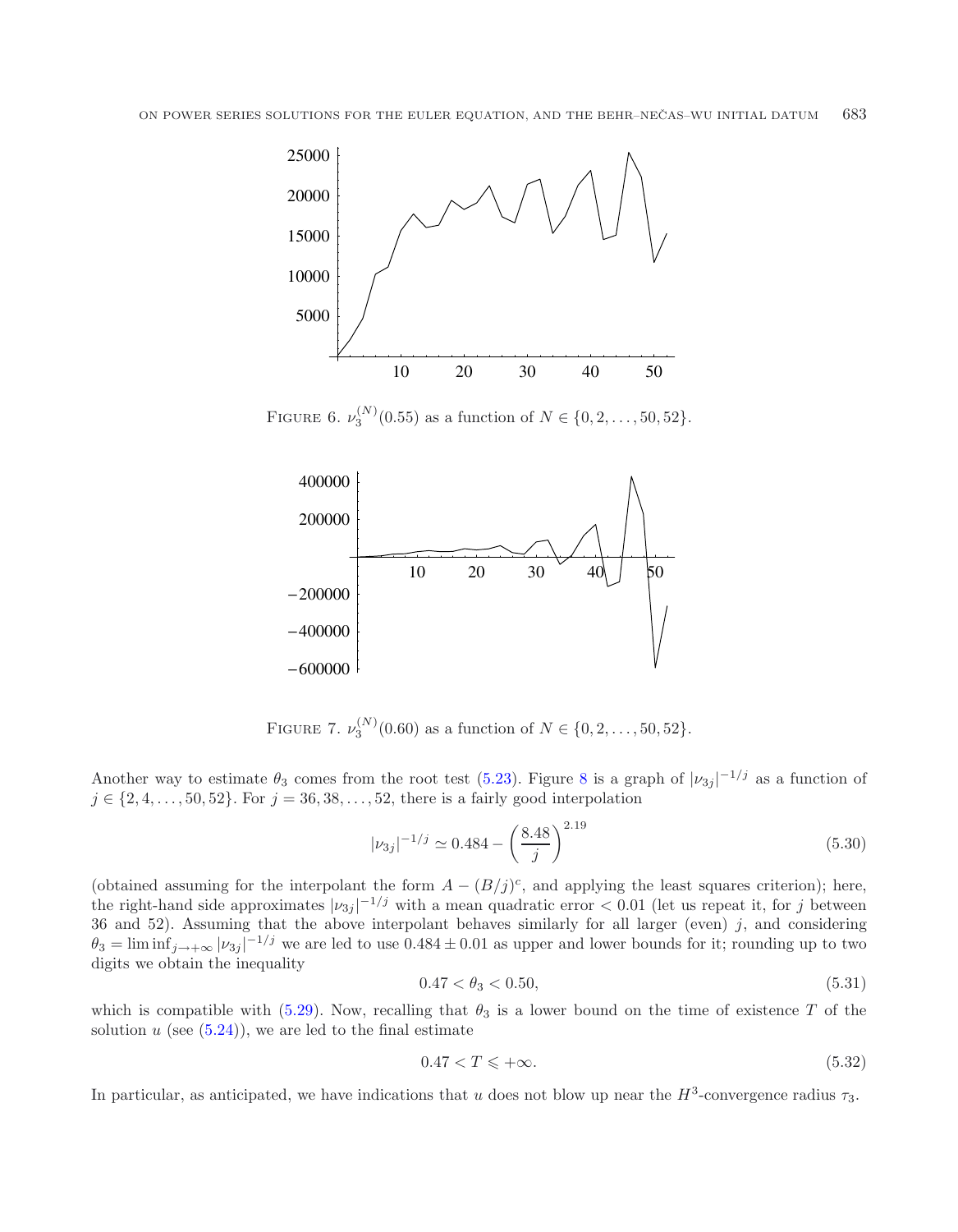<span id="page-21-1"></span>

FIGURE 8.  $|\nu_j|_3^{-1/j}$  as a function of  $j \in \{2, 4, ..., 50, 52\}$ . The dashed line is the graph of the interpolant in  $(5.30)$ , for  $j \in [36, 52]$ .

# <span id="page-21-3"></span>6. POSSIBLE BLOW-UP AT LARGER TIMES FOR THE BEHR–NECAS–WU DATUM, VIA PADÉ APPROXIMANTS

<span id="page-21-0"></span>**A few words on Padé approximants.** Let us be given an analytic function  $f: I \to \mathbb{C}, t \mapsto f(t)$ , with I a neighborhood of zero in **R** or **C**. Let  $p, q \in \{0, 1, 2, \ldots\}$ ; we recall that the Padé approximant of order  $(p, q)$  of f, if it exists, is the unique complex function  $[p/q]_f \equiv [p/q]$  of the form

<span id="page-21-2"></span>
$$
[p/q](t) = \frac{a_0 + a_1t + \dots + a_pt^p}{1 + b_1t + \dots + b_qt^q},\tag{6.1}
$$

such that

$$
f(t) = [p/q](t) + O(t^{p+q+1}) \text{ for } t \to 0.
$$
 (6.2)

The above condition determines the  $p + q + 1$  unknown coefficients  $a_0, \ldots, b_q$  as functions of the derivatives  $f^{(j)}(0), j = 0, \ldots, p + q$ ; the domain of  $[p/q]$  is the largest subset of **C** where the above ratio is defined. The family of all approximants  $[p/q]$   $(p, q = 0, 1, 2, \ldots)$  forms the so-called Padé table of f; the approximants with  $p = q$  are called diagonal (and the term "near-diagonal" is used if  $p \simeq q$ ).

There are several results and conjectures about the convergence to f of the Padé approximants  $[p/q]$  with p or p, q large. In particular, the so-called "Padé conjecture" (or "Baker–Gammel–Wills conjecture") states that, for a meromorphic function f on a disk of **C**, there is a subsequence  $[p_{\ell}/p_{\ell}]$  ( $\ell = 1, 2, 3, ...$ ) of diagonal Padé approximants that, for  $\ell \to +\infty$ , converges to f uniformly on each compact subset of the disk minus the poles of f. This conjecture has been proved for special classes of meromorphic functions (see  $[1, 23, 24]$  $[1, 23, 24]$  $[1, 23, 24]$  $[1, 23, 24]$  $[1, 23, 24]$  and references therein).

It is found experimentally that the Padé approximants of large order work as well for many non meromorphic functions, describing accurately their behavior even close to non polar singularities. This is found to happen in many cases for the diagonal approximants  $[p/p]$  (as well as for the near-diagonal ones).

Padé approximants for  $||u(t)||_3^2$ , and possible evidence for a blow-up. The previous considerations can be applied (for suitable *n*) to the function  $f(t) := ||u(t)||_n^2$ , where *u* is the solution of the Euler equation with a given datum  $u_0$ .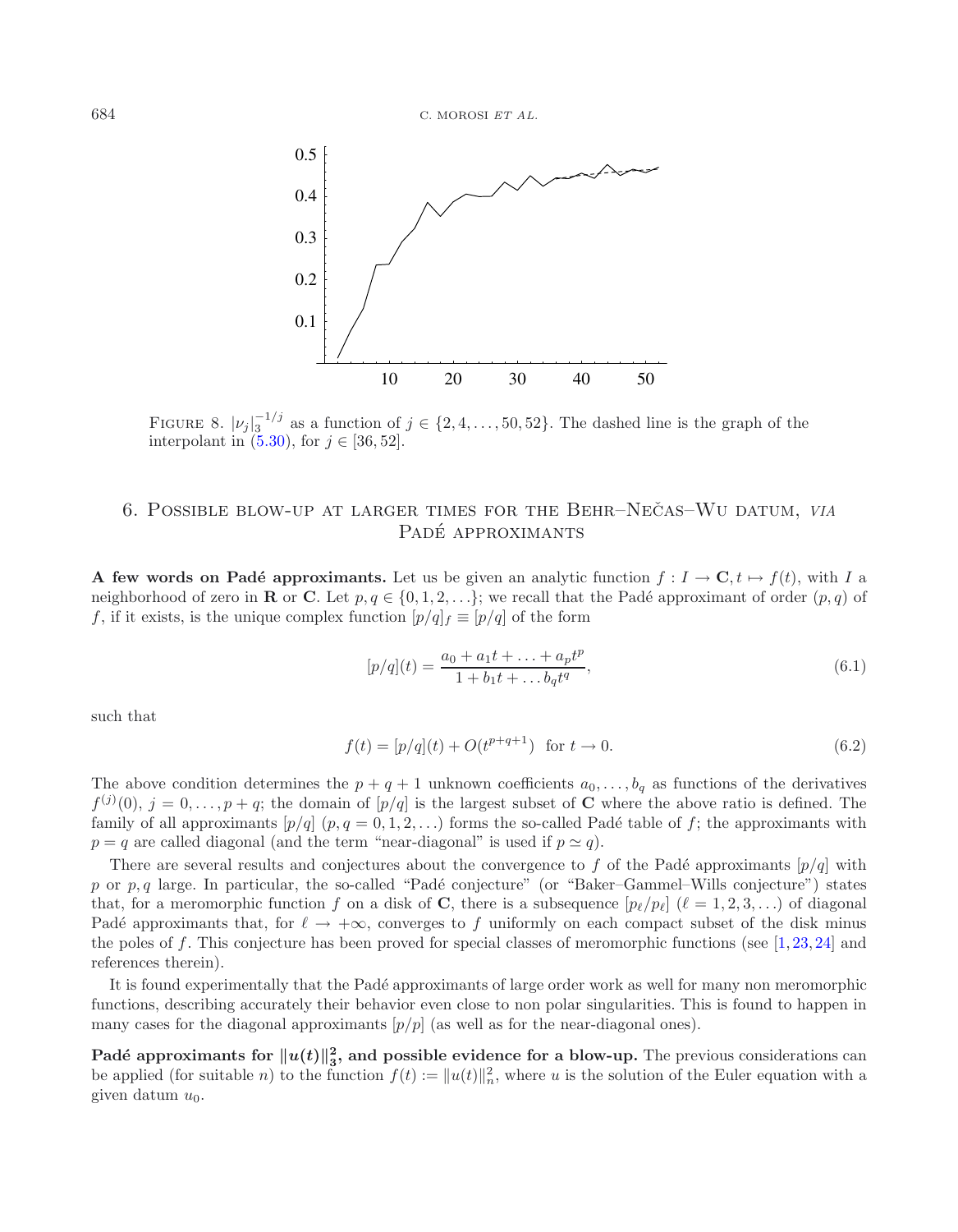One can ascribe to a number of works the idea of using the Padé approximants for such a function; as in the Introduction, we mention [\[9](#page-25-2), [13](#page-25-1), [17,](#page-25-0) [22\]](#page-25-3) (and some references therein). As already remarked, these papers have considered initial data u<sub>0</sub> different from the one of Behr–Nečas–Wu (*e.g.*, the Taylor–Green vortex); furthermore, they have generally considered the Sobolev norm of order  $n = 1$ .

Here we are focusing on the (maximal  $A$ -) solution u for the Behr–Nečas–Wu datum; from now on,  $[p/q]$ stands for the Padé approximant of order  $(p, q)$  of the analytic function

$$
t \mapsto f(t) := \|u(t)\|_3^2. \tag{6.3}
$$

We conjecture that the diagonal or near-diagonal Padé of sufficiently large order approximate well the function  $f$  (and its analytic continuation to the complex plane). From the previous paragraphs, we have the derivatives  $f^{(j)}(0) = j! \nu_{3j}$  for  $j = 0, \ldots, 52$ ; this information allows to determine all the Padé approximants  $[p/q]$  for  $p+q \leq 52$  (and, in particular, all the diagonal approximants  $[p/p]$  for  $p \leq 26$ ). Since f is an even function of t, one can restrict the attention to cases with p and q even  $(11)$  $(11)$  $(11)$ .

Let us consider, for example, the approximant  $[12/12]$ . This is found to exist; its numerator and denominator are polynomials with rational coefficients, too large to be written explicitly, but we can use the 16-digits approximation for the coefficients and write

$$
[12/12](t) = \frac{N_{12}(t)}{D_{12}(t)},
$$
\n(6.4)

$$
N_{12}(t) := 96 + 6.680481407149543 \times 10^3 t^2 + 3.08095009988031 \times 10^4 t^4
$$

 $+2.3462351635051233 \times 10^5 t^6 + 2.407391215430808 \times 10^5 t^8$ 

 $+2.5575522886490226 \times 10^6 t^{10} + 3.094974424148063 \times 10^6 t^{12}$ 

$$
D_{12}(t) := 1 + 0.255014657807743 t^2 + 4.288322833232482 t^4 - 5.985294148961588 t^6
$$

$$
+8.973150435320479 \, t^8 + 66.29326162173366 \, t^{10} - 612.1107629833056 \, t^{12}.
$$

The poles of  $[12/12]$ , which are the zeros of  $D_{12}$ , are simple and occur at the points

$$
t = \pm 0.294020 \pm 0.464361 i \quad (|t| = 0.549617);
$$
  
\n
$$
t = \pm 0.511609 \pm 0.301416 i \quad (|t| = 0.593797);
$$
  
\n
$$
t = \pm 0.606004 i, \qquad t = \pm 0.626199
$$
 (6.5)

<span id="page-22-0"></span>(here and in the sequel,  $\pm$  means that we can choose independently the signs for the real and imaginary part, *e.g.*, + for the real and − for the imaginary part). So, the singularities of minimum modulus of the approximant [12/12] are at anyone of the points  $T<sub>o</sub> = \pm 0.294020 \pm 0.464361 i$ , such that  $|T<sub>o</sub>| = 0.549617$ ; furthermore, the real singularities closest to the origin are at anyone of the points  $T_* = \pm 0.626199$ .

We have performed a similar analysis for all the approximants  $[p/p]$ , with  $p = 14, 16, \ldots, 26$  and for some near-diagonal approximants  $[p/q]$ , with  $p + q = 50$  or 52; the results are summarized in Table [2.](#page-23-0)

Let us point out some features of the Padé approximants in Table [2,](#page-23-0) with their possible implications.

(i) For all the approximants, the poles of minimum modulus occur at points  $T_{\circ}$  with  $|T_{\circ}| \simeq 0.5$ . It is difficult to extrapolate a limit value of  $|T_{\circ}|$ , so we limit ourselves to consider the mean  $\langle |T_{\circ}| \rangle$  and the mean quadratic error  $\Delta |T_{\circ}|$  over some sample values of  $(p, q)$  extracted from Table [2;](#page-23-0) these are reported in Table [3,](#page-23-1) where

<sup>&</sup>lt;sup>11</sup>In a neighborhood of zero f has a series expansion in even powers of t, so it has the form  $f(t) = F(t^2)$  for a suitable function  $s \mapsto F(s)$ . In any situation of this type, writing  $[\ ]$  and  $[\ ]$  for the Padé approximants of f and F as functions of t and s, respectively, we have the following: for  $k,m \in \mathbb{N}$ ,  $[2k/2m](t) = [2k+1/2m](t) = [2k/2m+1](t) = [k/m]_F(t^2)$ , provided that  $[k/m]_F$  exists. Existence of the (odd, odd) approximants of f cannot be granted analyzing the approximants of F. (To avoid misunderstandings, we repeat that existence of the Padé approximant of any order  $(p, q)$  means that both Eqs. [\(6.1\)](#page-21-2), [\(6.2\)](#page-21-3) are fulfilled).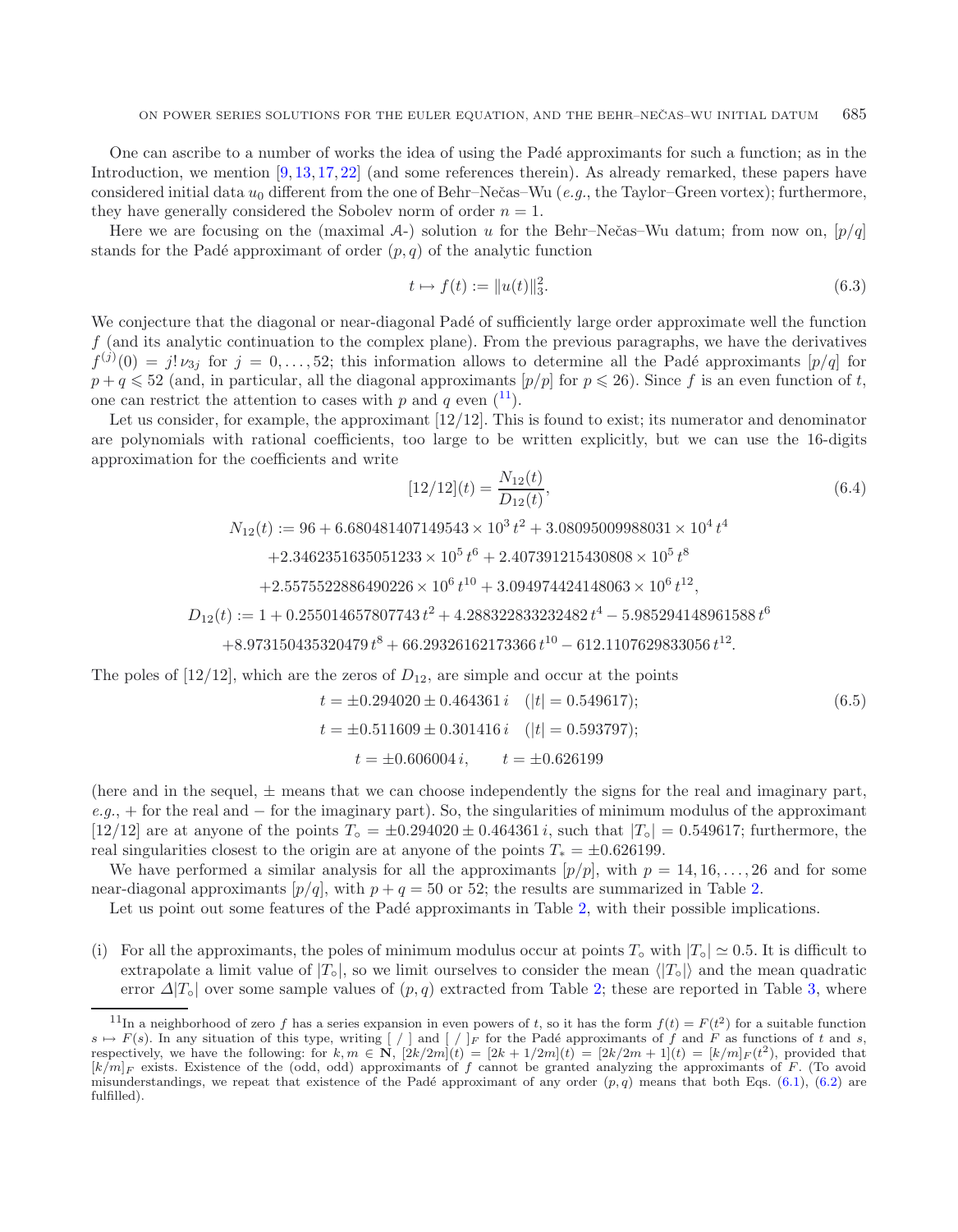#### <span id="page-23-0"></span>686 C. MOROSI *ET AL.*

TABLE 2. Poles of some diagonal or near-diagonal Padé approximants  $[p/q](t)$  to  $||u(t)||_3^2$ .  $T_0 :=$ pole closest to the origin (with modulus  $|T_{\circ}|$ );  $T_{*}$  := real (or almost real) pole closest to the origin.

<span id="page-23-1"></span>

| p/q                  | $T_{\circ}$                    | $ T_{\circ} $ | $T_*$                          |
|----------------------|--------------------------------|---------------|--------------------------------|
| 12/12                | $\pm 0.294020 \pm 0.464361 i$  | 0.549617      | $+0.626199$                    |
| [14/14]              | $\pm 0.281333 \pm 0.445002 i$  | 0.526474      | $\pm 0.656185$                 |
| [16/16]              | $\pm 0.283300 \pm 0.446498 i$  | 0.528790      | $+0.661087$                    |
| [18/18]              | $\pm 0.283081 \pm 0.445859 i$  | 0.528134      | $\pm 0.660118$                 |
| $\left[20/20\right]$ | $\pm 0.345307 \pm 0.348713 i$  | 0.490752      | $+0.621387 + 0.047708 i$       |
| [22/22]              | $\pm 0.350239 \pm 0.350695 i$  | 0.495635      | $+0.541967$                    |
| [24/24]              | $\pm 0.349063 \pm 0.350777 i$  | 0.494863      | $\pm 0.609804 \pm 0.0383530 i$ |
| $\left[26/26\right]$ | $\pm 0.0714399 \pm 0.508700 i$ | 0.513692      | $\pm 0.816133$                 |
| [22/28]              | $+0.0278472 + 0.462259 i$      | 0.463097      | $\pm 0.658688 \pm 0.0671444 i$ |
| [28/22]              | $\pm 0.0726664 \pm 0.513427 i$ | 0.518544      | $\pm 0.854937 \pm 0.0798538 i$ |
| $[24/26]$            | $\pm 0.0275015 \pm 0.462148 i$ | 0.462965      | $\pm 0.658586 \pm 0.0671042 i$ |
| $\left[26/24\right]$ | $\pm 0.0714492 \pm 0.506794 i$ | 0.511806      | $+0.769049 + 0.0923157i$       |
| $[22/30]$            | $\pm 0.110906 \pm 0.503728 i$  | 0.515792      | $+0.577969$                    |
| $\left[30/22\right]$ | $\pm 0.0723087 \pm 0.511164 i$ | 0.516253      | $\pm 0.887455 \pm 0.0401287 i$ |
| [24/28]              | $+0.0131675 + 0.457291 i$      | 0.457481      | $\pm 0.660114 \pm 0.0673984 i$ |
| 28/24                | $\pm 0.0716786 \pm 0.509393 i$ | 0.514411      | $\pm 0.807680 \pm 0.0925495 i$ |

TABLE 3. Means and mean quadratic errors of  $|T_{\circ}|$  and  $|T_{*}|$ , averaging over three sets  $S_1, S_2, S_3$  of pairs  $(p, q)$  from Table [2.](#page-23-0)  $S_1 := \{(p, p) | p \text{ even}, 12 \leq p \leq 26\}; S_2 :=$  $\{(p, p) \mid p \text{ even}, 20 \leq p \leq 26\}; S_3 := \{(p, q) \text{ in Table 2 } | 50 \leq p + q \leq 52\}.$  $\{(p, p) \mid p \text{ even}, 20 \leq p \leq 26\}; S_3 := \{(p, q) \text{ in Table 2 } | 50 \leq p + q \leq 52\}.$  $\{(p, p) \mid p \text{ even}, 20 \leq p \leq 26\}; S_3 := \{(p, q) \text{ in Table 2 } | 50 \leq p + q \leq 52\}.$ 

| Set     |          | $\Delta T_{\rm o}$ | $\langle T_*$ |          |
|---------|----------|--------------------|---------------|----------|
|         | 0.515995 | 0.0195414          | 0.649489      | 0.072747 |
| $S_2$   | 0.498735 | 0.00883212         | 0.648081      | 0.101851 |
| $S_{3}$ | 0.497116 | 0.0255134          | 0.746256      | 0.101273 |

we average over three distinct sets  $S_1, S_2$  and  $S_3$  of pairs  $(p, q)$  (the first two made of diagonal pairs, the third one containing also near-diagonal pairs).

<span id="page-23-2"></span>For a holomorphic function, the convergence radius of the power series centered at zero is the modulus of the singularity closest to the origin. So, assuming that the above  $[p/q]$  Padè describe approximately the singularities of  $f(t) = ||u(t)||_3^2$ , one can derive from them an estimate of the convergence radius  $\theta_3$  for the power series of  $f(t)$ . For example, one could assume  $|T_{\circ}| - \Delta |T_{\circ}| < \theta$ <sub>3</sub>  $\langle |T_{\circ}| + \Delta T_{\circ}$ , where the mean and the mean quadratic error are taken over a suitable set of approximants. Using the sets  $S_1$ ,  $S_2$ ,  $S_3$  $S_3$  of Table 3 (and rounding  $|T_{\circ}| \pm \Delta |T_{\circ}|$  to 2 digits) one obtains, respectively,

$$
0.49 < \theta_3 < 0.54, \qquad 0.48 < \theta_3 < 0.51, \qquad 0.47 < \theta_3 < 0.53; \tag{6.6}
$$

anyone of these estimates has a significant overlap with equation [\(5.31\)](#page-20-0), that we still regard as our basic estimate on  $\theta_3$ .

(ii) The  $[p/q]$  approximants of Table [2](#page-23-0) have real poles or "almost real" poles, close to the real axis; real poles occur more frequently in the diagonal cases  $(1^2)$ . For all the  $[p/q]$  approximants in Table [2,](#page-23-0) we have denoted with T<sup>∗</sup> the real (or almost real) singularities closest to the origin. One notes rather large oscillations of  $|T_*|$  as a function of the order, even for the largest available values of p, q. In Table [3](#page-23-1) we report the mean

<sup>&</sup>lt;sup>12</sup>The occurrence of almost real singularities has also been pointed out in [\[13,](#page-25-1) [22](#page-25-3)] while analyzing the Padé approximants for  $||u(t)||_1^2$ , with initial conditions  $u_0$  different from the Behr–Nečas–Wu datum.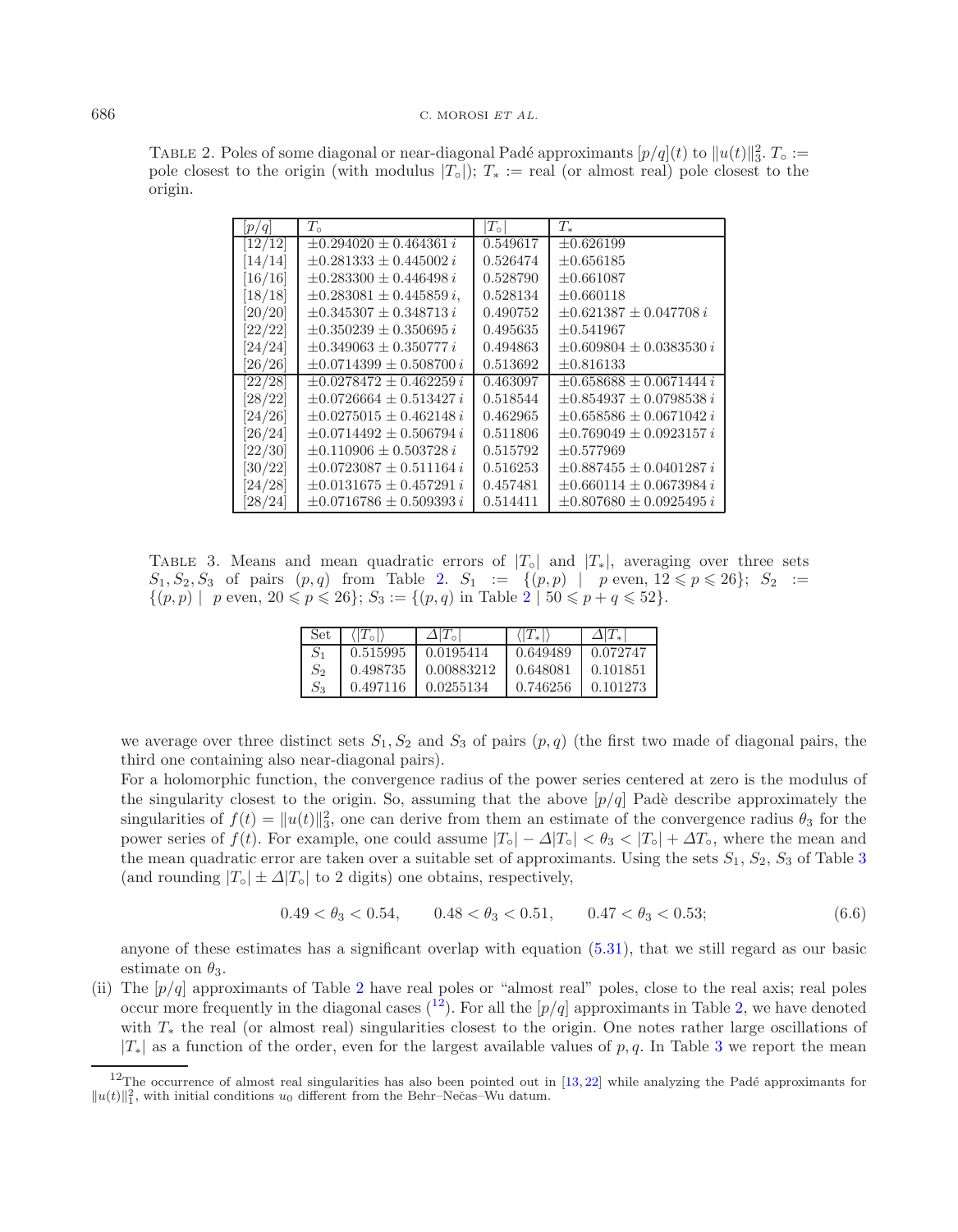<span id="page-24-0"></span> $\langle T_{*} \rangle$  and the (rather large) mean quadratic error  $\Delta |T_{*}|$ , obtained averaging over the sets of approximants  $S_1$ ,  $S_2$  and  $S_3$ .

The above results on the singularities  $T_*$  somehow suggest that  $f(t) = ||u(t)||_3^2$  could diverge for  $t \to T^-$ (and  $t \to (-T)^+$ ), for a suitable T. One could assume the upper and lower bounds  $\langle |T_*| \rangle - \Delta |T_*| < T <$  $\langle |T_{*}| \rangle + \Delta |T_{*}|$ , where the means are taken over anyone of the sets in Table [3;](#page-23-1) averaging over  $S_1$ ,  $S_2$ ,  $S_3$  one obtains, respectively,

$$
0.57 < T < 0.73, \qquad 0.54 < T < 0.75, \qquad 0.64 < T < 0.85. \tag{6.7}
$$

If the conjectured divergence of  $f(t)$  actually occurred, the solution u of the Euler equation with the Behr– Nečas–Wu datum would blow up at T (and  $-T$ ); admittedly, the indications for such a blow-up are weak.

**D-log Padè approximants for**  $||u(t)||_3^2$ **. As well known, the D-log Padé approximants of a function**  $t \mapsto f(t)$ (with  $f(0) \neq 0$ ) are the Padé approximants for the logarithmic derivative  $\dot{f}/f$  ( $\dot{f} = d/dt$ ). These approximants are generally regarded as more suitable for describing the behavior of  $f$  close to singularities, even of non polar type. In particular, the presence of a singularity at a point  $T_*$ , say real, and a behavior of the type  $[p/q]_{f/f} \sim \lambda_*/(T_* - t)$  for  $t \to T_*^-$  is regarded as an indication that  $f(t) \sim \text{const}/(T-t)$ <sup>λ</sup> for real  $t \to T^-$ , where  $T \simeq T_*$  and  $\lambda \simeq \lambda_*$  [\[1\]](#page-25-23).

The function  $f(t) := ||u(t)||_3^2$  is even in t, so it is natural to consider its (odd,odd) D-log approximants (<sup>[13](#page-24-1)</sup>). More precisely, we have considered the diagonal approximants  $[p/p]_{\dot{f}/f}$ , with odd  $p \leq 25$ ; the results are very unstable with respect to the order, and ultimately not sufficient to get any indication of blow-up  $(14)$  $(14)$  $(14)$ .

# 7. Conclusions

The previous results about the Behr–Nečas–Wu datum  $u_0$  support our statements in the introduction, *i.e.*:

- (a) The power series for  $u_0$  has an  $H^3$  convergence radius  $\tau_3$  such that  $0.32 < \tau_3 < 0.33$  (see Eq. [\(5.15\)](#page-15-1)).
- <span id="page-24-1"></span>(b) There is no blow-up at  $\tau_3$  and the (maximal A-) solution u of the Euler Cauchy problem exists, at least, up to a time  $\theta_3$  (the convergence radius for the series expansion of  $||u(t)||_3^2$ ), for which we have from  $(5.31)$ the estimate  $\theta_3 > 0.47$ .
- <span id="page-24-2"></span>(c) The Padé approximants for  $||u(t)||_3^2$  $||u(t)||_3^2$  in Table 2 give weak indications that u might blow up at a time T, with  $0.54 < T < 0.85$  (see Eq.  $(6.7)$ ).

We think that the evidence given in this paper is rather strong for (a)(b). As for (c), doubts on the blow-up conjecture arise not only from the rather erratic behavior of the real (and almost real) singularities in the computed Pad´e approximants; in fact there are more general reasons, recalled at the end of the Introduction, suggesting caution in deriving blow-up results from Padé analysis.

*Acknowledgements.* We are grateful to Paolo Butera and to the anonymous referees for useful bibliographical indications and for suggestions about the style of the paper and the use of Padé approximants. Furthermore, we acknowledge one of

<sup>13</sup>We have  $f(t) = F(t^2)$ , for a suitable function  $s \mapsto F(s)$ ; in any case like this, for  $k, m \in \mathbb{N}$  one finds  $[2k + 1/2m + 1]_{\hat{f}/f}(t) =$  $[2k+2/2m]_{\dot{f}/f}(t)=[2k+1/2m]_{\dot{f}/f}(t)=2t[k/m]_{F'/F}(t^2)$ , provided that  $[k/m]_{F'/F}$  exists (of course  $':=d/ds$ , and we are considerind the D-log approximants of  $F$  as a function of  $s$ ). Existence of the (even, odd) D-log approximants of  $f$  cannot be granted analyzing the D-log approximants of F.

<sup>14</sup>Here is a more precise description of the computational outcomes. The D-log approximants of order  $(p, p)$  for  $p = 17, 19, 21$  have real singularities at points  $T_* \simeq 0.72$  and are such that  $[p/p]_{\dot{f}/f} \sim \lambda_*/(T_* - t)$  for  $t \mapsto T_*^-$ , with  $\lambda_* \simeq 2.6$ ; so, for  $||u(t)||_3 = \sqrt{f(t)}$ we have a conjecture  $||u(t)||_3 \sim \text{const.}/(T-t)^\alpha$  with  $T \simeq 0.72$  and  $\alpha \simeq \lambda_*/2 \simeq 1.3$ . This value of  $\alpha$  agrees with the theoretical bound  $\alpha \geqslant 1$  in the event of blow-up (see Eq. [\(2.16\)](#page-5-3)); it agrees as well with the (conjectural) bound  $\alpha \geqslant 6/5$ , obtained extrapolating from  $\mathbb{R}^3$  to  $\mathbb{T}^3$  the estimate [\(2.17\)](#page-5-0). On the contrary, the D-log approximant of order (23, 23) for f has no real (nor almost real) singularity. Finally, at the order (25, 25) there is a real singularity for  $T_* \simeq 0.52$ , and  $[25/25]_{\dot{f}/f} \sim \lambda_*/(T_* - t)$  for  $t \mapsto T_*^-$ , with  $-0.002 < \lambda_* < 0.002$  (there are numerical difficulties in a more precise determination of  $\lambda_*$ ). Returning to  $||u(t)||_3 = \sqrt{f(t)}$ , the [25, 25] Padé would suggest  $||u(t)||_3 \sim \text{const.}/(T-t)^\alpha$  with  $T \simeq 0.52$  and  $-0.001 \lesssim \alpha \lesssim 0.001$ . This statement is an absurdity even in the case  $0 < \alpha \leq 0.001$ , since it contradicts the bound  $(2.16) \alpha \geq 1$  $(2.16) \alpha \geq 1$ .